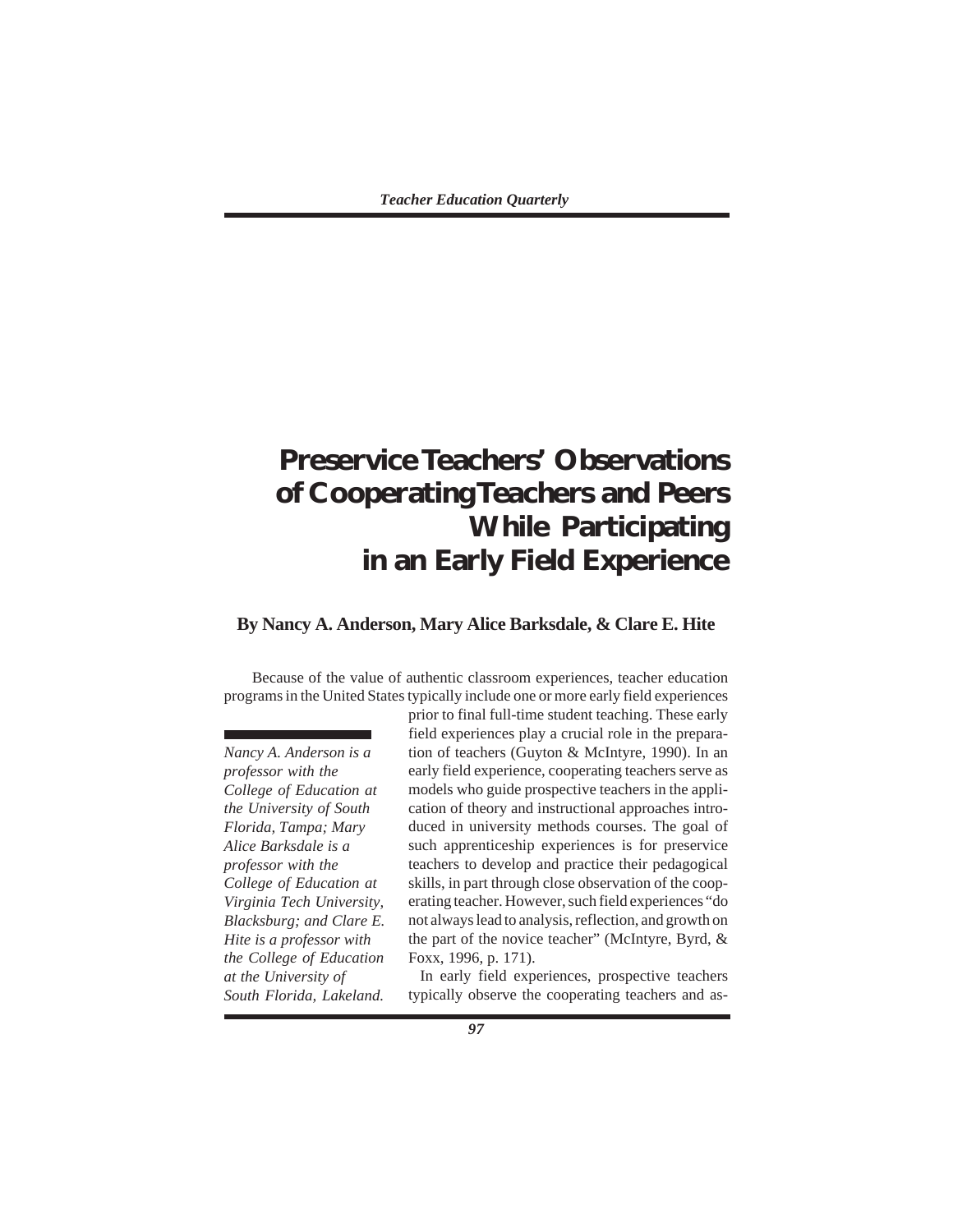sume increasingly higher levels of responsibility, from tutoring individual pupils to teaching small groups, and then to teaching whole-class lessons. Observation of cooperating teachers often continues in the final full-time student teaching experience, as preservice teachers observe while grading papers, helping pupils with seatwork, and performing other clerical tasks for cooperating teachers.

Throughout their preservice training, students may spend many days in observation; however, little research has focused on preservice teachers' observation of teaching, particularly in early field experiences. Ben-Peretz and Rumney (1991) maintain that merely sitting in the classroom observing how experienced teachers teach does not necessarily help preservice teachers learn to teach. Dewey (1974) believed that observing teaching was necessary to the professional development of teachers, but he cautioned that the observer had to recognize the interaction of the minds of the teacher and the pupils they were observing. We questioned how we could provide for preservice teachers' observations that would lead to greater understanding of effective instruction.

One approach to sharpening observations and making them more meaningful is through peer observation and coaching in field settings. In this approach, preservice teachers observe a peer at the same level of training. In addition to sharpening observation, this experience can provide more frequent, on-site feedback to the preservice teacher and reduce the sense of unease that often accompanies observations by the cooperating teacher or university supervisor, whose comments tend to be primarily evaluative. It can also develop mutually supportive bonds as the peers progress in their development. We hypothesized that peer observation in a situation where the preservice teacher had frequent opportunities to teach and observe peers teach might increase reflection and provide more feedback to improve instruction.

# **Related Literature**

## *Peer Coaching*

To inform this study, we examined research both on peer coaching observations and on the approaches to observing teachers' instruction, targeting studies conducted during early field experiences. Peer coaching is a system whereby peers assist each other in developing skill or expertise in some aspect of teaching. It developed, in part, from clinical supervision, a professional development technique of the 1960s with emphasis on detailed observation data and specific teacher behavior (Munson, 1998). A variety of different models have developed over the years, traditionally sharing three characteristics: direct observation with constructive feedback, nonevaluation, and goal setting for further self-improvement (Ackland, 1991). The typical format includes three stages. First, the peer teacher holds a preobservation conference in which she or he shares concerns and targets a focused behavior or skill for improvement. Next, the peer observes, using some method of collecting data on the targeted behaviors. Finally, in a postobservation conference,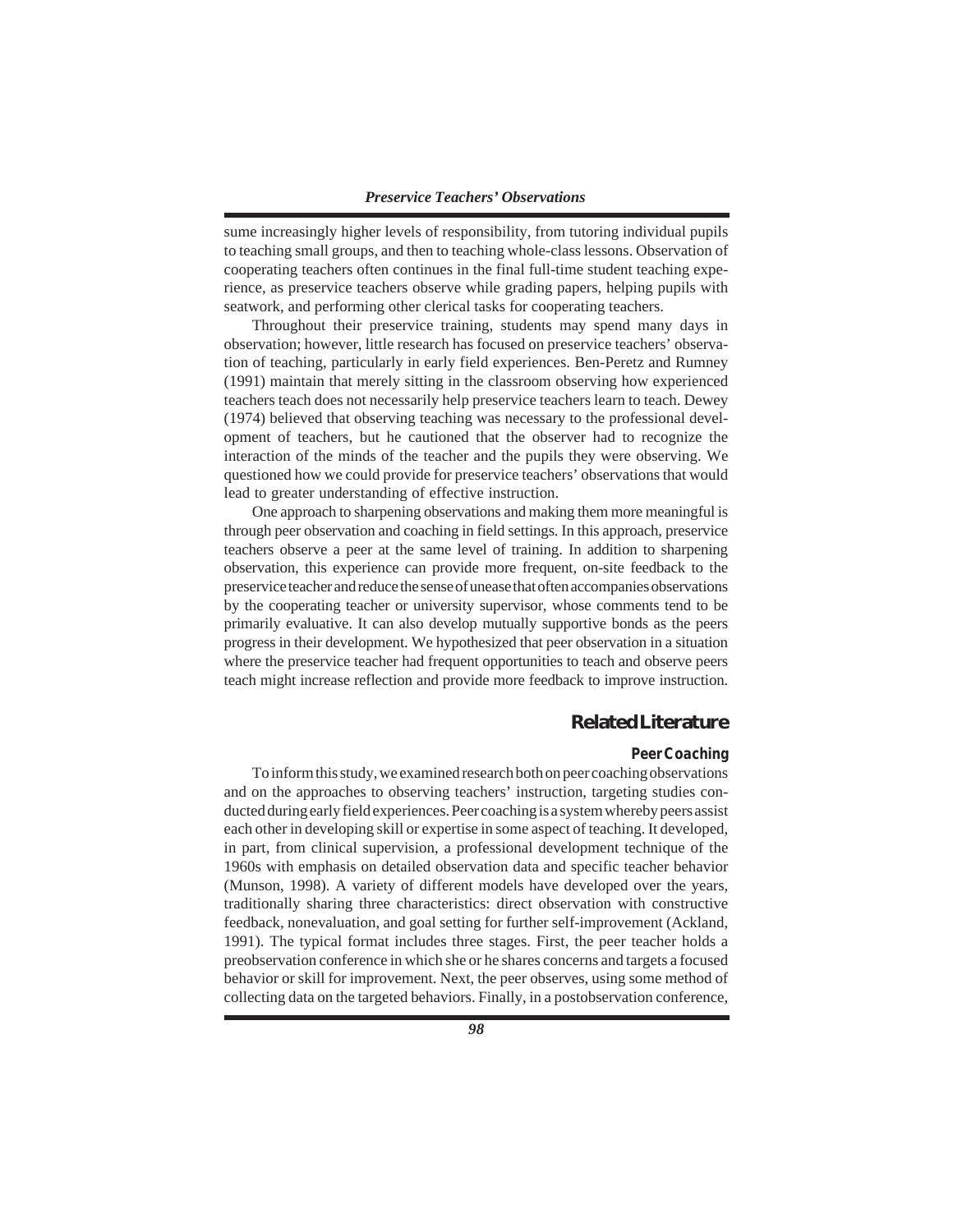the peer coach shares what he or she has observed (generally in nonevaluative terms), and the peer teacher establishes new goals.

Joyce and Showers (1980, 1982, 1985), pioneers of peer coaching, maintain that it is a necessary element in school improvement. It moves away from the traditional linking of observation of teaching to evaluation and toward observation as a method of improving teaching and learning. Joyce and Showers' newest model of peer coaching differs markedly both from how they originally conceived it and from how others currently view peer coaching. It calls for voluntary participation, eliminates verbal feedback, and designates the person teaching, rather than the observer, as the coach. Further, the newer model encourages the use of both structured and open-ended feedback, with the observer noting what he or she has learned, not simply emphasizing a specific focus for observation as in the earlier model (Showers & Joyce, 1996).

Although earlier studies on peer coaching were primarily descriptive, later studies include research on the effects of peer coaching. Peer Coaching can increase preservice and inservice teachers' sense of professionalism, reduce teacher burnout, and improve retention (Kurtts & Levin, 2000; Odell & Ferraro, 1992). It also has resulted in teachers' increased ability to reflect on their own teaching and its effectiveness (Kromrey & Wynn, 1999; Kurtts, 1997; Kurtts & Levin, 2000; Lignuris/Kraft & Marchand-Martella, 1993; Mallette, Maheady, & Harper, 1999; McAllister & Neubert, 1995; Osterman & Kottkamp, 1993; Wynn, 1995).

Peer coaching has a number of additional positive effects: (1) participants have increased their effective teaching behaviors while simultaneously reducing ineffective ones (Bowman & McCormick, 2000; Hudson, Miller, Salzburg, & Morgan, 1994; Kromrey & Wynn, 1999; Kurtts, 1997; Lignuris/Kraft & Marchand-Martella, 1993; Mallette, Maheady, & Harper, 1999; Miller, 1994; Miller, Harris, & Watanabe, 1991; Pierce and Miller, 1994; Rooney, 1993); (2) pupils' learning has been positively affected (Joyce & Showers, 1985; Mallette, Maheady, & Harper, 1999; Showers, 1985); and (3) preservice teachers have developed the collegiality that will contribute to their success as new teachers (Kromrey & Wynn, 1999; Kurtts, 1997; Kurtts & Levin, 2000; McAllister & Neubert, 1995; Wynn, 1995).

Preservice teachers tend to rate the peer-coaching experience positively (Hasbrouck, 1997; Kurtts & Levin, 2000; Rausch & Whittaker, 1999; Wynn & Kromrey, 2000) and express the belief that it contributes to their development as teachers (Anderson & Radencich, 2001; Rausch & Whittaker, 1999). Researchers, however, have identified some problems, including competitiveness—evidenced when one peer outperforms the other (Kurtts  $&$  Levin, 2000; McAllister  $&$  Neubert, 1995)—and difficulty of the peer in giving feedback (Kurtts & Levin, 2000; McAllister & Neubert, 1995).

Two experimental studies have compared preservice teachers in a typical supervision model with those in peer coaching. Pierce and Miller (1994) found no difference between the two groups on teaching behaviors as measured by a modified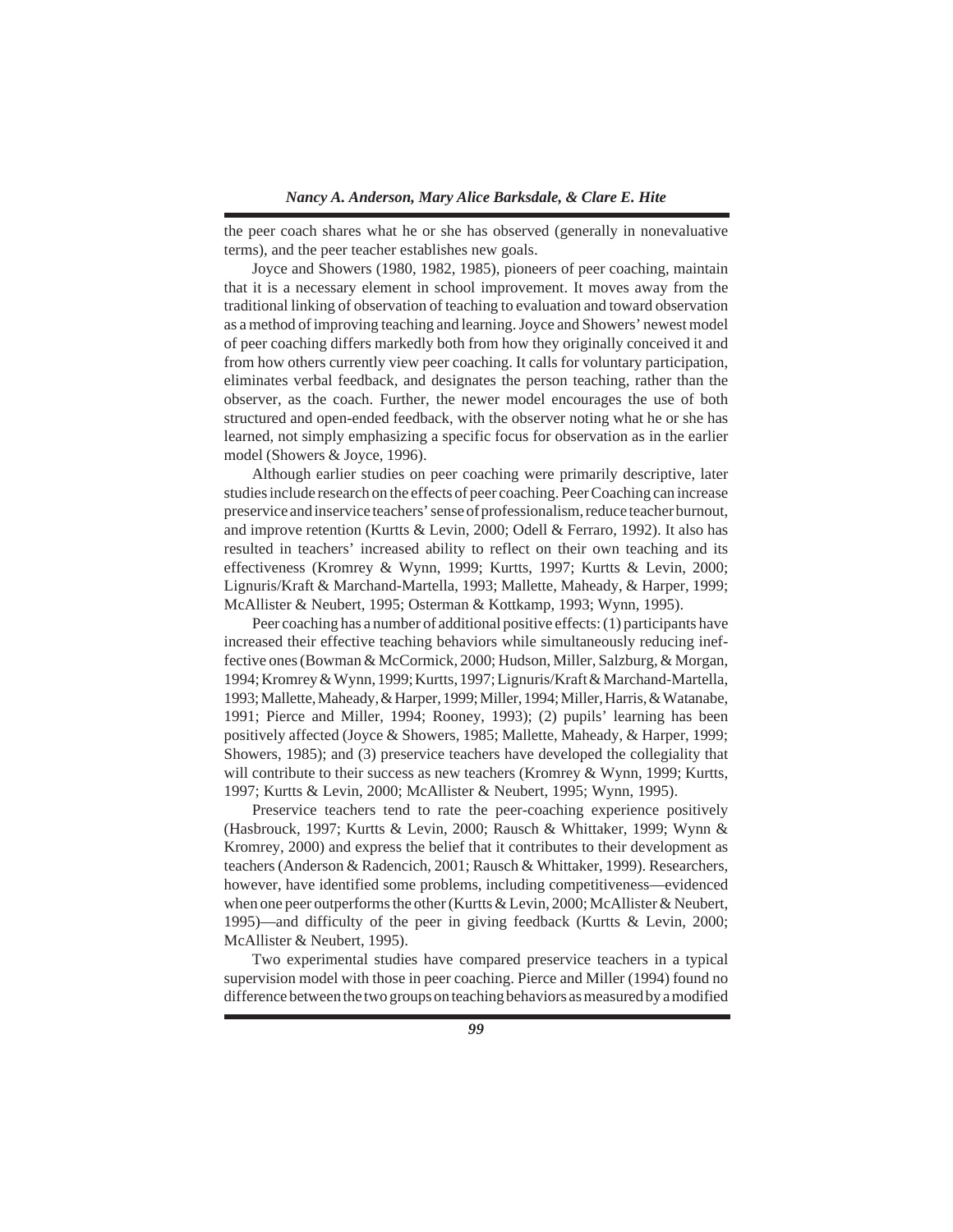version of the Florida Performance Measurement System (Florida Coalition, 1983), with both groups showing increases in effective behaviors and decreases in ineffective behaviors. However, the peer-coaching group showed more thorough and detailed lesson planning and looked forward to their observations, while the traditional group did not. Yet, in another study comparing a peer-coaching group with a traditionally supervised group, Bowman and McCormick (2000) found greater evidence of growth in the peer-coaching group of seven behaviors that contribute to instructional clarity.

#### *Guided and Unguided Observation in Field Experiences*

The literature revealed two methods of observing teaching by early fieldexperience students. In the unguided approach, preservice teachers have little or no direction in what to observe. In the guided (also called focused) approach, preservice teachers observe preidentified types of teacher and pupil behaviors. In actuality, these categories are continuous rather than discrete. In the unguided situation, observers simply observe for anything of interest in the classroom, or they may have only general foci, such as looking for effective teaching behaviors or the strengths and weaknesses of a lesson. In guided observation, the observers may look for any number of specific teaching or classroom behaviors. For example, they may be encouraged to note how the teacher handles transitions, whether the teacher gives clear directions, or how equitably the teacher asks questions of pupils. Bowman and McCormick (2000) used this approach to direct preservice teachers to observe peers to identify seven specific aspects of instructional clarity. Wynn and Kromrey's (2000) participants observed peers for 21 different behaviors related to a structured lesson model. In another study, researchers trained preservice teachers to observe peers on an instrument containing 51 indicators of effective and ineffective teaching behaviors (Hasbrouck, 1997).

Formal observation systems provide the most structured form of guided observation. Examples include Interaction Analysis (Flanders, 1970), the Classroom Observation Rating Schedule (Waxman, Rodriguez, Padron, & Knight, 1988), and the Florida Performance Measurement System (Florida Coalition, 1983). These types of systematic observation often require tallying (usually in a specific time period) of multiple variables.

One of the early studies we reviewed on preservice teachers compared one group of observers trained on the use of a structured observation system with another group that had to design their own system of recording teacher and pupil behaviors (Englert & Sugai, 1983). Both groups received instruction in behavior management and direct instruction skills. Results indicated no difference between groups in behavior management skills. The group using the structured observation, however, had a higher level of pupil accuracy on a classroom achievement test, and they used feedback that was more effective during instruction. Generally, the literature leans toward encouraging the preparation of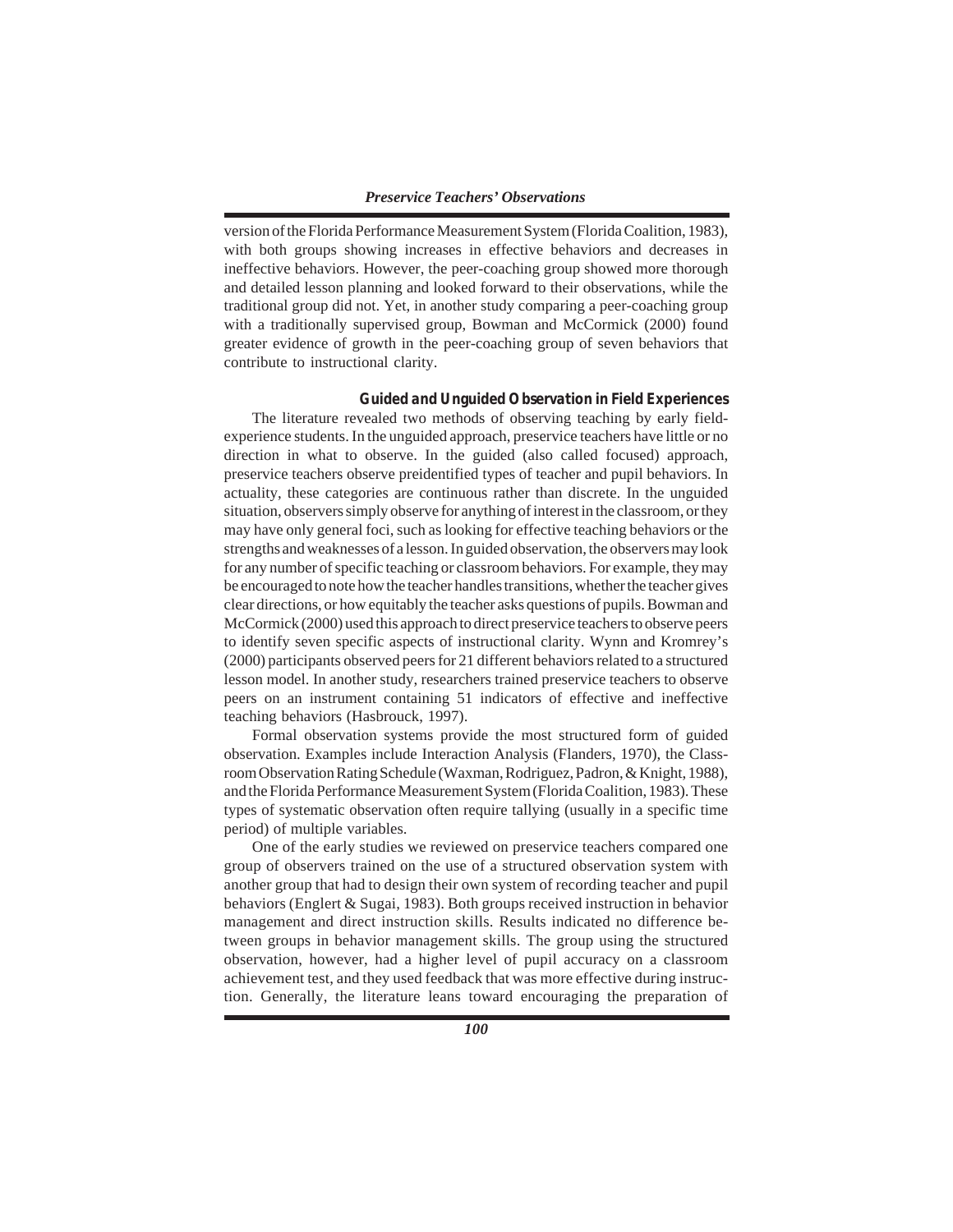preservice teachers to observe using guided approaches (Artzt & Armour-Thomas, 2002; Florio-Ruane, 1990; Mills, 1980).

The majority of the research on peer coaching with preservice teachers employed guided observation (Hasbrouck, 1997; Kromrey & Wynn, 1999; McAllister & Neubert, 1995; Miller, 1994; Morgan, Menlove, Salzberg, & Hudson 1994; Wynn & Kromrey, 2000; Yopp & Guillaume, 1999). The specific behaviors on which to focus guide the subsequent observation, but need not limit its scope. In university courses, peer observation can be a means of reinforcing specific methods; consequently, guided observations would be appropriate.

Guided observation with structured support helps preservice teachers become more aware of the social reality of teaching from the teacher's perspective (Waxman, et al., 1988). However, guided observations may limit the range of behaviors observed. Barrett, Allison, and Bell (1987) found that in guided observation reports, preservice teachers virtually excluded statements about personal characteristics of pupils, classroom climate, and lesson elements that were apparent in an earlier unguided observation study by the same researchers (Bell, Barrett,  $\&$  Allison, 1985). Thus, the conclusion to their second study was that unguided observation has potential as a valuable tool for continued learning because it requires observers to organize their thoughts in relation to their own devised framework.

In their earlier work on peer coaching with inservice teachers, Joyce and Showers (1980) cited the value of regular and consistent structured feedback based on guided observation over unstructured feedback. However, in their newest model of peer coaching, they recommend the use of both structured and unstructured feedback (Showers & Joyce, 1996), finding benefits to both.

Both guided and unguided observations have advantages and disadvantages. Guided observations allow preservice teachers to identify and focus on a single aspect of teaching or learning. When preservice teachers view classrooms through this lens, it may provide them opportunities to draw conclusions that result in improved teaching practices. Yet, in viewing classrooms through a single lens, preservice teachers may not see the larger context.

Unguided observations have the opposite effect. Preservice teachers in unguided observation settings see classrooms through many lenses and get valid understandings of the complexities and realities of teaching. Yet, the views from multiple lenses may not provide solid data that could result in improved teaching practices. Preservice teachers may leave such observations with a general picture of teaching, but with little understanding of individual strategies and concepts. We believe it is helpful for preservice teachers to develop both single-lens and multiplelens perspectives. Accordingly, we see both guided and unguided observations as beneficial in early field experiences.

#### *Purpose*

The purpose of this study was to investigate the value of early field experience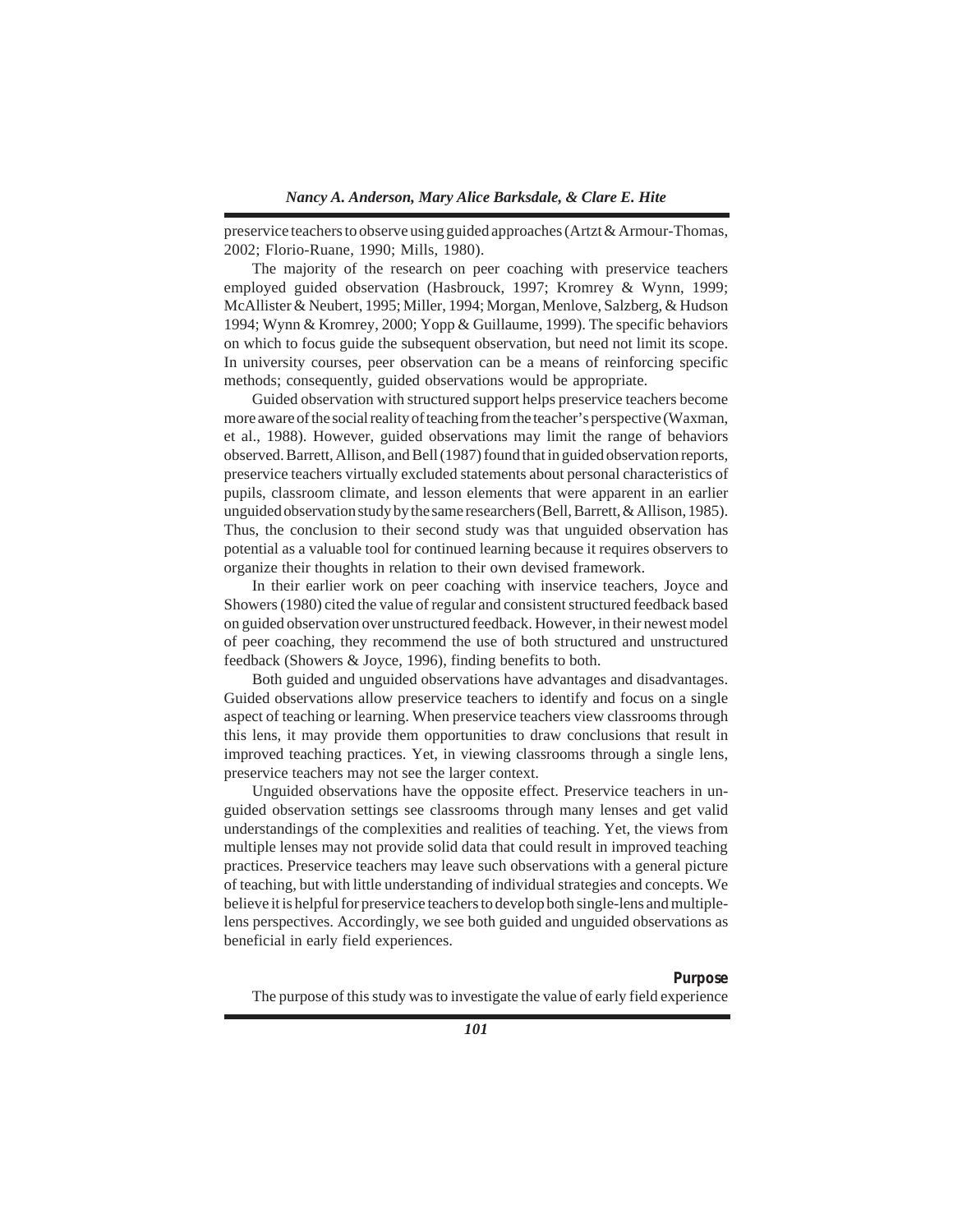students' observations of both peers and cooperating teachers in elementary classrooms where they had daily instructional duties.

We posed four research questions:

1. From the perspective of preservice teachers, what was the value of observing cooperating teachers in the early field experience?

2. From the perspective of preservice teachers, what was the value of observing peers in the early field experience?

3. What behaviors did preservice teachers ask their peer observers to target?

4. What was the nature of preservice teachers' reflections on the experience of observing cooperating teachers and peers?

# **Method**

### *Participants and Setting*

The participants in this study were 34 elementary education students enrolled in their last semester of coursework before the final student teaching experience. The group consisted of 25 Caucasian females, 3 Latina females, 2 African American females, 3 Caucasian males, and 1 African American male. We trained the participants in peer-coaching methods (see Anderson, Caswell, & Hayes, 1994) during their first field experience, where they had participated in four coaching sessions, two each as presenter and observer. We conducted this study during their second of two early field experiences.

The preservice teachers (PSTs) interned in elementary school classrooms for four mornings a week in a suburban school where about 30% of the pupils were bussed from inner-city neighborhoods. In the afternoons, the preservice teachers attended courses at the university, including a weekly 50-minute seminar conducted by the first author, who served as the university supervisor for both early field experiences.

The supervisor paired PSTs for classroom placements to facilitate observing one another's teaching and offering suggestions for improving practice. She took into account PSTs' requests for partners as well as their performance in the previous field experience, pairing the few weaker PSTs with stronger peers. She then assigned each dyad to one cooperating teacher for a 12-week field experience.

We structured this study to provide a variety of observation experiences:

1. PSTs formally (i.e., by appointment) observed their cooperating teachers weekly.

2. PSTs participated in peer-coaching sessions weekly, alternating roles of presenter and observer.

3. Cooperating teachers observed each PST weekly and provided feedback.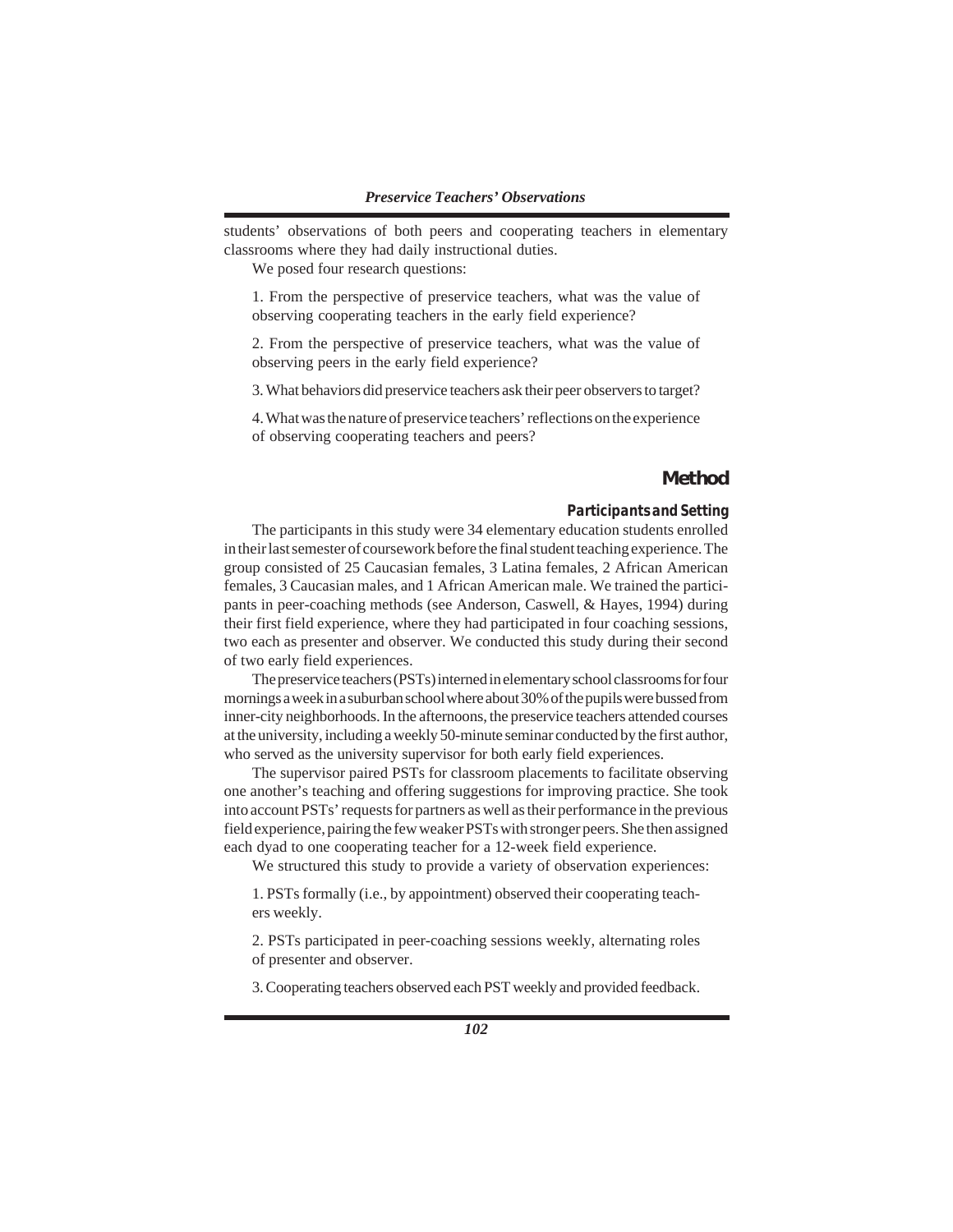4. The university supervisor completed three 45-minute observations of each PST and provided feedback in an immediate postconference (see Anderson, 1998; Anderson & Radencich, 2001).

## *Procedures*

During the first week of the semester, the university supervisor conducted an orientation session for the 17 cooperating teachers. She asked them to observe and provide feedback to both of their PSTs at least once a week and to set aside time each week for their PSTs to observe them teaching. We asked that the PSTs be free of other responsibilities such as grading, tutoring, or preparing lessons while observing their cooperating teachers. To counteract the common correlation of observation and evaluation (see Lam, 2001), we employed only unguided observations of the cooperating teachers. We asked the PSTs to "note effective techniques used by your cooperating teacher and discuss them in your weekly dialogue journal entries."

All PSTs taught two whole-class lessons each morning and tutored individual pupils and small groups. Peers participated in guided observations (i.e., using a data form with specific questions during the preconference, observation, and postconference sequence) of one another during weekly sessions. In the preconference, the PST presenting the lesson designated which behaviors to observe. Then the peers jointly determined how they would collect the observation data. PSTs used data forms to record information about the observations.

#### *Data Sources*

Data sources included dialogue journals each PST wrote with the university supervisor and a packet of data forms completed by the dyads for each peer observation session. We triangulated these data with the university supervisor's observations.

*Dialogue Journals*: For each of the 12 weeks in the field experience, PSTs wrote one to two pages in a private dialogue journal they kept with the university supervisor. The purpose of the journal was to provide a framework for encouraging reflective thinking about the field experience (Radencich & Laframboise, 1997); therefore, we did not provide specific guidelines on what to include in their entries. PSTs reflected on a broad range of topics, including the peer-observation sessions, their observations of the cooperating teachers, and their own teaching. The university supervisor read and responded to all entries weekly. Her responses primarily addressed PSTs' questions or concerns. At the end of the study, the researchers reread each journal and identified all remarks referring to observations of cooperating teachers and peers.

*Data Form Packets*: For each weekly peer-observation session, PSTs compiled a packet of three items: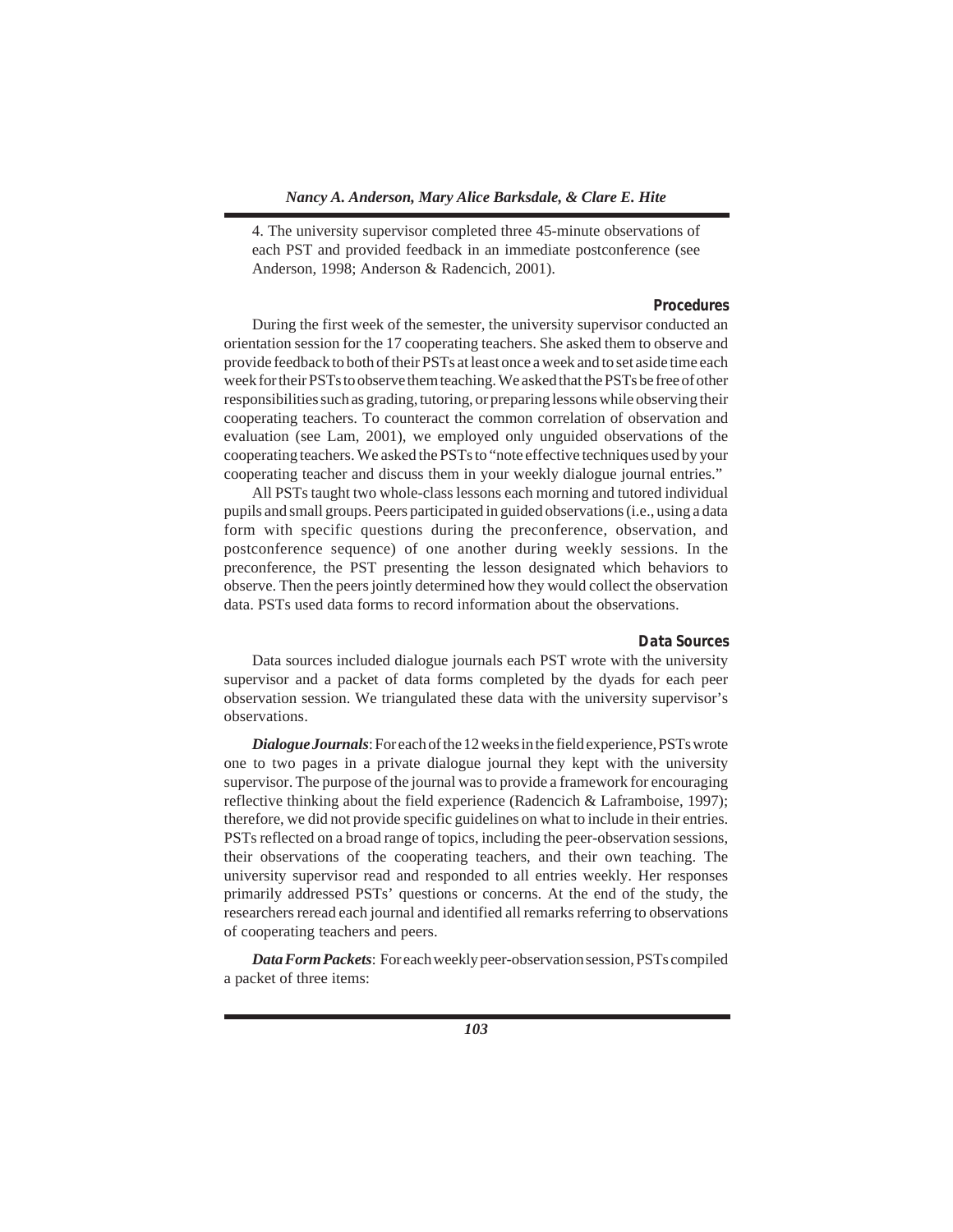1. A one-page outline of the lesson that concluded with a sentence identifying the behavior(s) the observer should target (i.e., "What specifically do you want your peer to look for during your lesson?")

2. A form completed by the peer observer, containing the following three questions:

- ◆ During the preconference, what helpful suggestions did you provide for your peer's lesson?
- ◆ In the postconference, what advice did you give your peer?
- ◆ What did you learn from this session that you could apply in your future lessons?
- 3. One or more pages of data the observer collected during the observation.

The purpose of the packet was to guide PSTs through the typical observation and feedback process following the Mills (1980) model. First, the PSTs met in a preconference and the presenter informed the observer what she or he would be teaching and what behaviors the observer should target. The peers then jointly selected the method of collecting data. Second, the presenter taught the lesson, and the observer recorded the data. Third, the peers conducted a postconference (either immediately after the observation or at the end of the day) in which the observer provided feedback to the presenter. Then, the peers analyzed the data and discussed the findings.

During the previous field experience, the university supervisor demonstrated how to collect data using both anecdotal accounts and checklists. In this study, PSTs were encouraged to use these methods in addition to tallying any targeted behaviors the presenters requested. However, they were not restricted to these methods.

#### *Data Analysis*

The dialogue journals and data forms were the primary data sources. The first step in the data analysis procedure was to identify relevant comments from the dialogue journals that referred to observations of cooperating teachers and peers. We segmented these comments into units of meaning as described by Hycner (1985), giving careful attention to the preservation of context. We defined units of meaning as statements that centered on a single idea or thought, for instance, "I observed my second graders in their art class. I was very disappointed with the art teacher's demeanor." We considered this comment a single unit of meaning because further segmentation would not provide for a full understanding of the meaning.

After segmenting the texts of the dialogue journals, we grouped units of meaning into categories sharing common themes or characteristics using the guidelines provided by Bogdan and Biklen (1998). We used an inductive process in which we first physically grouped small numbers of units of meaning that were similar in nature as subcategories, and then examined subcategories with like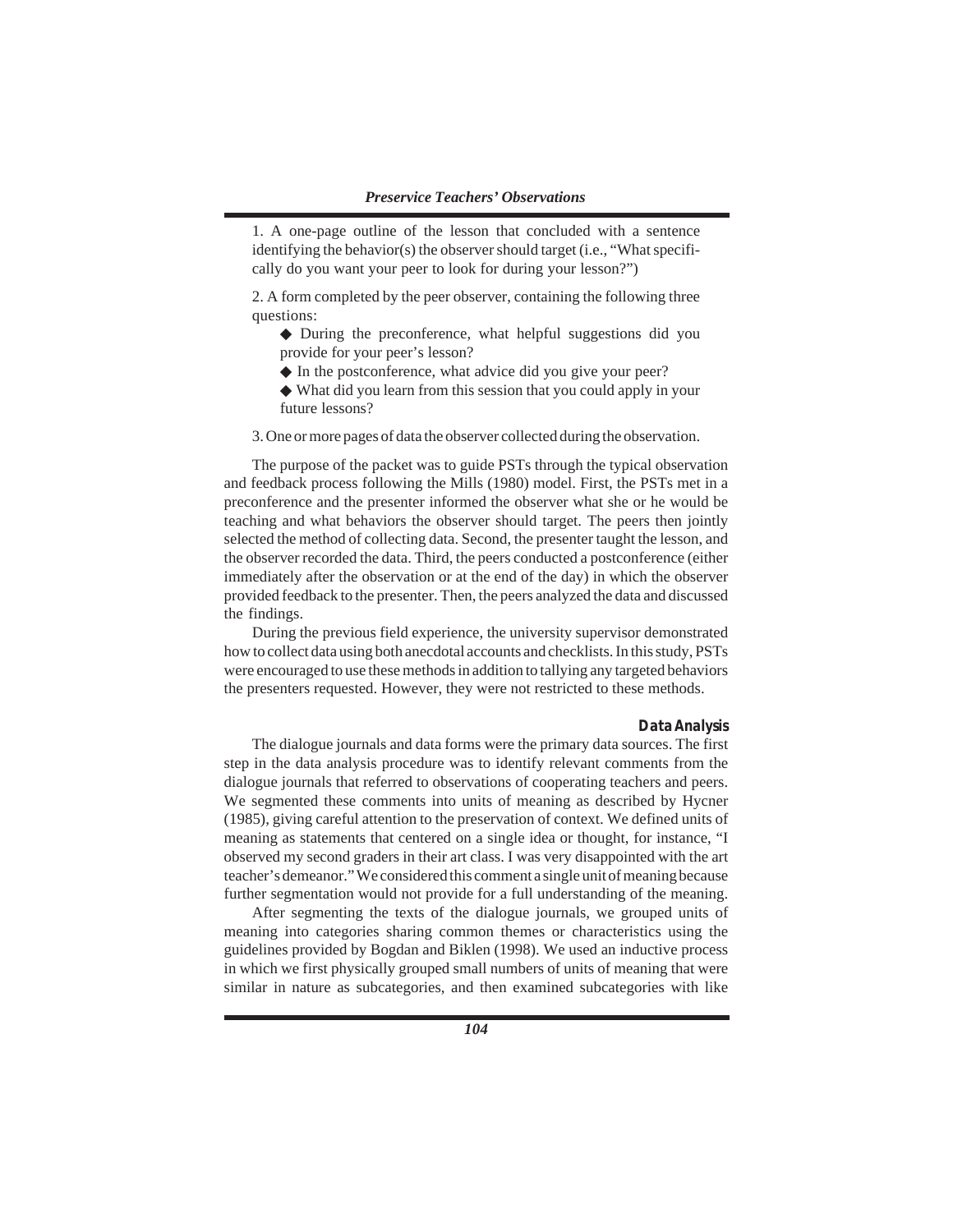characteristics to identify major categories or themes. For example, we grouped the following statements, "I also confirmed the power of stories to captivate children" and "Use of the overhead (so that children could see as well as hear the examples) helped the children understand," into the subcategory, "Ideas for teaching, including teaching specific content ideas." This subcategory was later included within the major theme of Pedagogy.

After completing analysis of dialogue journals, we examined the data form packets. In completing the data forms, PSTs provided responses to specific questions posed by the researchers. Thus, these data were qualitatively different from the dialogue journals, which PSTs wrote as conversations with the university supervisor (following no specific format). In our analysis of the data forms, the questions served as cues for responses, and in order to preserve contextual understandings (Bogdan & Biklen, 1998), we analyzed responses to each question separately (i.e., we examined all responses to question one, then question two, etc.). We segmented the PSTs' responses to each question into separate units of meaning (in the same manner as the dialogue journals) and matched like units into emergent themes.

As a part of the analysis process, we examined the lesson outlines and the actual data collected by the peer observers to determine which methods they had selected for the data collection. We used the outlines and the observation data as secondary data sources, consulting them when it was necessary for understanding the dialogue journals and data forms. We conducted no formal analyses of these data in this study.

#### **Results**

Because of the separate analyses of the dialogue journals and data forms as qualitatively different data sources, we have reported the findings of the study separately as well. We report first on our findings related to research question one about the PSTs' observations of their cooperating teachers based on their dialogue journals. Then we report on their responses to observing peers, research question two, through the data forms.

## *Observing Cooperating Teachers*

These PSTs were prolific in writing comments in their journals about observations of their cooperating teachers. From analysis of the journal entries, we identified three major themes (classroom discipline/management, pedagogy, and general positive influence) and three minor themes (self-reflection/action, questioning strategies, and observations about pupils).

*Classroom Discipline/Management:* The most commonly occurring theme among the responses involved statements about the cooperating teachers' classroom management techniques. Examples are, "It was helpful for me to see how another person handled the whole class during a time when they are especially tempted to talk with their groups," and "I learned how easily children can get off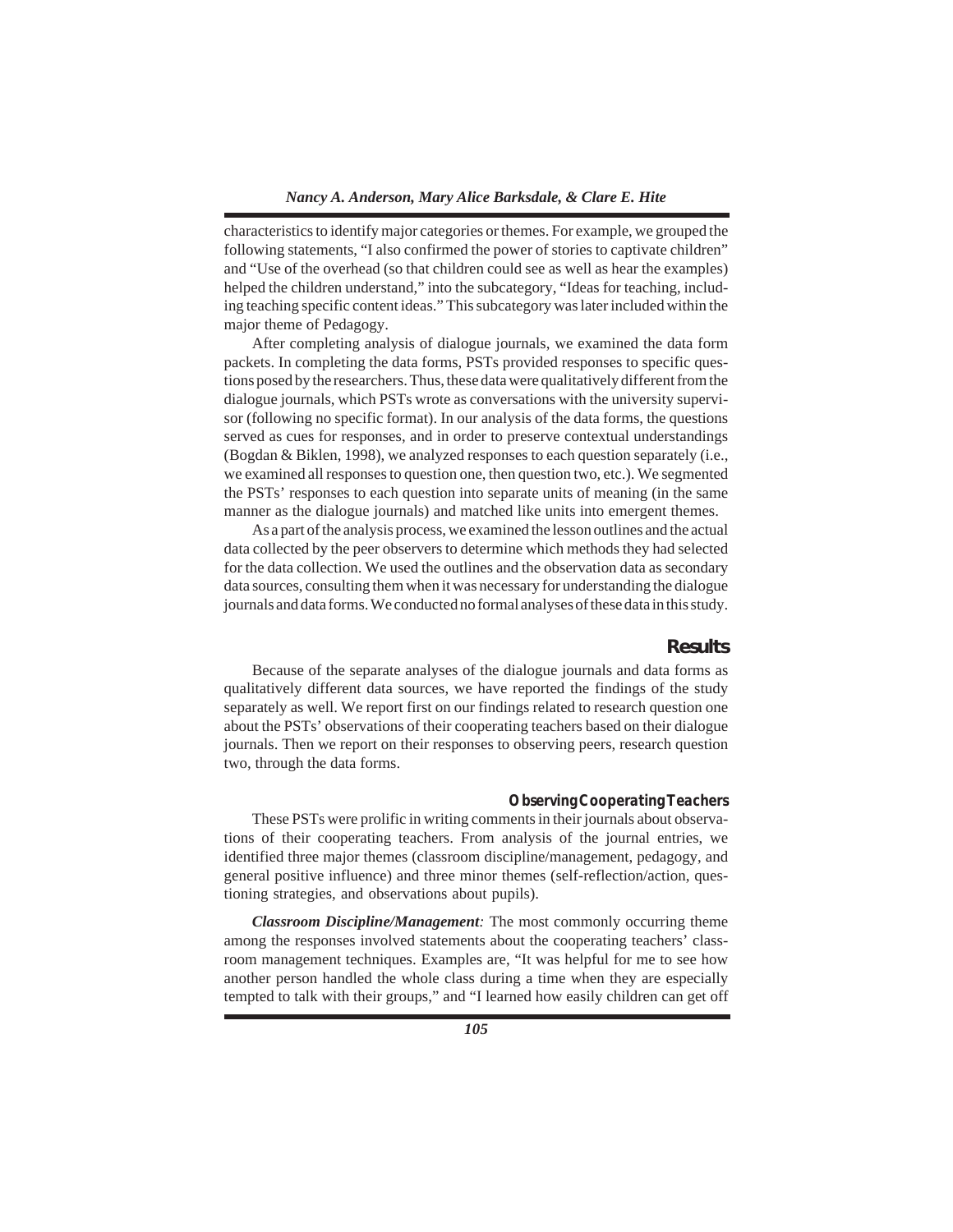task when you are passing out materials or they are done with their assignments. We have to have something ready at all times." These PSTs saw that things did not go perfectly for their cooperating teachers and that there were constant management problems with which to deal.

They made note of what seemed to work well when their cooperating teachers addressed these problems. The solutions included (a) providing positive feedback to on-task pupils, (b) circulating around the classroom, (c) having "eyes on all sides of your head," (d) calling on pupils who are not paying attention, (e) staying calm, (f) correcting off-task behaviors, (g) changing activities to handle behavior problems, (h) using wait time after questions, (i) asking pupils to raise their hands to reduce calling out, (j) keeping pupils busy, and (k) carefully monitoring pupils in the back of the room.

These PSTs made positive comments about their cooperating teachers' ability to manage their classrooms, and their implied definition of good classroom management was "a classroom in which pupils are quiet and busy." Yet, this perspective of classroom management conflicts with the methods that were stressed in their preparation program—in particular, the value of cooperative learning. None of the PSTs made statements that reflected appreciation of teacher management of activities in which they expected pupils to be verbal and active. It is possible that these PSTs did not observe their teachers when they were conducting active learning experiences. Perhaps the cooperating teachers selected the lessons for the PSTs to observe when they were standing in front of the classroom, engaged in traditional instruction. It may also be possible that these particular teachers did not use cooperative learning.

*Pedagogy*: The second major theme within the dialogue journal data was that of pedagogy. There were four subcategories: (a) voice in teaching, (b) confidence and enthusiasm, (c) providing clear instructions to pupils, and (d) ideas for teaching, including teaching specific content.

Several PSTs paid careful attention to ways in which their cooperating teachers used oral presentation skills. For example, one PST said, "Voice inflection/ intonation really helps your lesson and your children's involvement." Other PSTs commented on assuring that all pupils could hear, for example, "I learned the importance of speaking slowly and clearly." In a similar fashion, the PSTs noted the importance of having confidence (or at least the appearance of confidence) when standing before the pupils and displaying enthusiasm for the content. One PST reflected, "Watching her do her math lesson on Monday was also very helpful. It showed me the importance of looking and feeling self-confident about the material you are going to teach. She wasn't, and the kids picked up on it really fast."

These PSTs indicated they gained both specific and general ideas about teaching content. We identified general pedagogical ideas in statements such as, "I also confirmed the power of stories to captivate children," and, "I learned a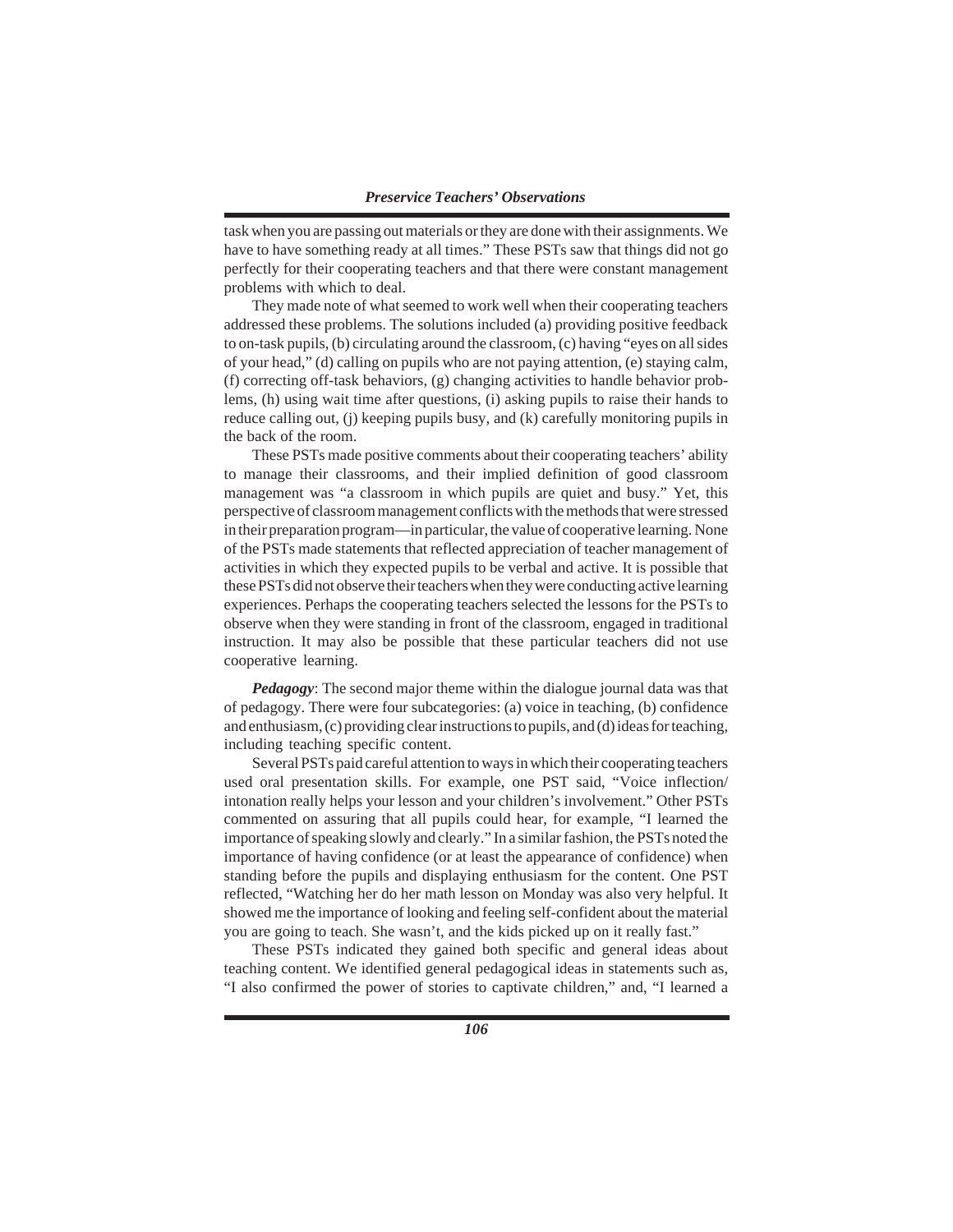different style of teaching. She had a very unique introduction." The pedagogical ideas that were more specific included, "It was helpful for me to see her tell the story of 'Mother Vowel' in a fun and enjoyable way for the children."

The pedagogical ideas included in the dialogue journals represented general guidelines for teaching that involved oral presentations, the appearance of confidence, displaying enthusiasm, ways of captivating pupils' attention, and ways of making learning pleasant. All these components are powerful tools that can enhance teaching; however, three of them are not typically a major focus of teacher preparation coursework. For instance, the use of one's voice when teaching was not an objective in any of the courses taken by these PSTs. Likewise, most courses do not stress appearing confident. Although teacher educators may tell their students that the display of enthusiasm is important in teaching, there is little focus on its development. On the other hand, most methods courses do address the importance of gaining and maintaining pupils' attention in teaching, as well as making learning pleasant.

Thus, it appears that when PSTs in early field experiences engage in unguided observations of cooperating teachers, they may identify and analyze pedagogical skills not addressed in their teacher preparation programs. It may be that they focus on characteristics that they see themselves lacking, such as a strong voice or selfconfidence. This would be in line with the developmental stages of beginning teachers (Fuller, 1974) that suggest they demonstrate more concern about themselves than about instruction or their pupils. Perhaps, too, they may have chosen not to reflect on pedagogical content presented within their courses, thinking that seminar discussions and activities had already provided that opportunity.

*Positive Influence*: A third major theme within these data involved statements reflecting that cooperating teacher observations had a positive impact. Often, comments were nonspecific, such as, "Watching her was very helpful. I really think that her method was very effective. I will surely use this in my future teaching career." A few of these general statements were in reference to problems cooperating teachers had encountered. One PST noted, for example, "I saw her mistakes and *faux pas* and hopefully will learn from them."

*Negative Teacher Behaviors*: Although comments about negative teacher behaviors were relatively few, they did reveal some significant concerns. Following are statements PSTs wrote in their journals that identify these concerns.

◆ "The way he teaches goes against everything we have learned in our courses."

◆ "I observed my second graders in their art class. I was very disappointed with the art teacher's demeanor."

◆ "One thing that I don't like about my teacher is that she teaches everything out of the book. She doesn't seem to be very creative."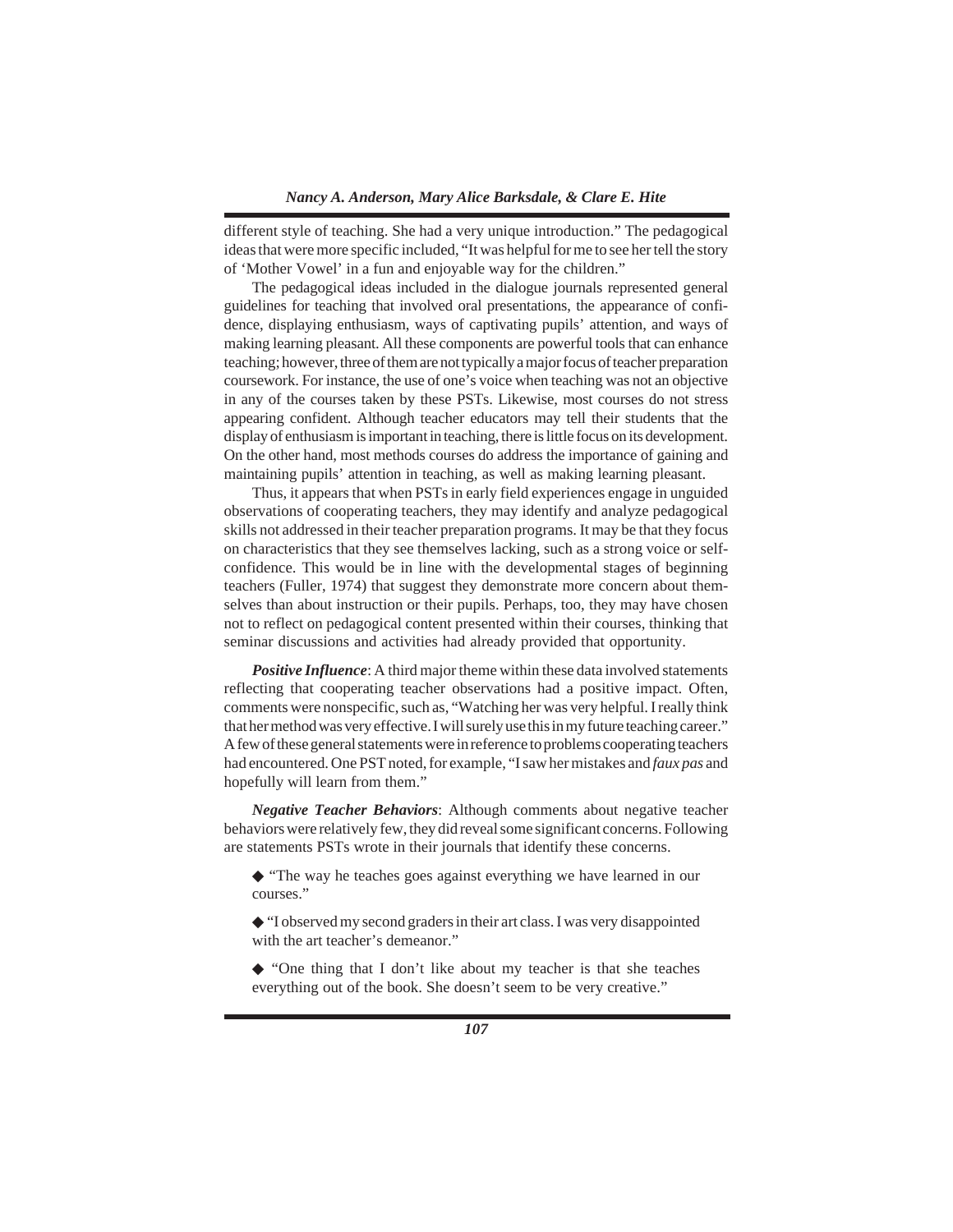◆ "Time on task is virtually nonexistent. But the students are very well behaved. I am grateful for that. They just don't listen to her lessons, and she doesn't seem to notice (or care)."

◆ "On Thursday, we observed our new teacher the whole morning. I have mixed feelings because she is extremely strict with the students, and I don't like that type of teaching style."

◆ "Miranda's teacher is next door, and she is a screamer! I've learned what I don't want for my classroom atmosphere through just having to listen to her."

◆ "I have compared her teaching techniques with some of those that I learned in my education courses. My teacher has good control of her classroom. She has very few discipline problems. However, when she does have a problem with a student, I feel like she could use different measures in handling them. The students appear to have a very comfortable relationship with her, even though she embarrasses them quite often . . . ."

*Minor Themes*: In addition to the major themes, there were three minor themes: self-reflection/action, questioning strategies, and observations about pupils. Many of the ideas within the self-reflection/action category related to the PSTs' selfreflections about their *own* teaching, rather than of the cooperating teacher's lessons. Representative examples are, "I notice that I do many of the same things," and, "It made me more aware of myself and what I do and what I've learned." In addition, PSTs indicated actions or planned actions in the self-reflections. For instance, there were comments such as, "I have adopted several of her skills," and, "I will concentrate on this while doing lessons." These provide examples of how the observations influenced PSTs' beliefs and practices.

The university supervisor had devoted one seminar to effective strategies for asking questions, and some PSTs attended carefully to their cooperating teachers' questioning techniques. Representative comments included, "I realize how important it is to help children when asked or called on to answer," and, "I will be more aware of who I call on. Norma and I plan on doing this often for the both of us."

PSTs made few comments about specific pupils. They appeared to focus their attention on the cooperating teachers and on themselves as developing teachers. This was likely because of the directive to observe the cooperating teacher for effective teaching behaviors. However, there were a number of general statements such as, "It also showed me that children will react differently in new situations; and also to expect the kids to feel a little disoriented when a daily routine is broken."

The data reflect that these PSTs were egocentric on their foci when they engaged in unguided observations of their cooperating teachers. They attended to how their teachers (a) managed the class, (b) delivered instruction and assignments, and (c)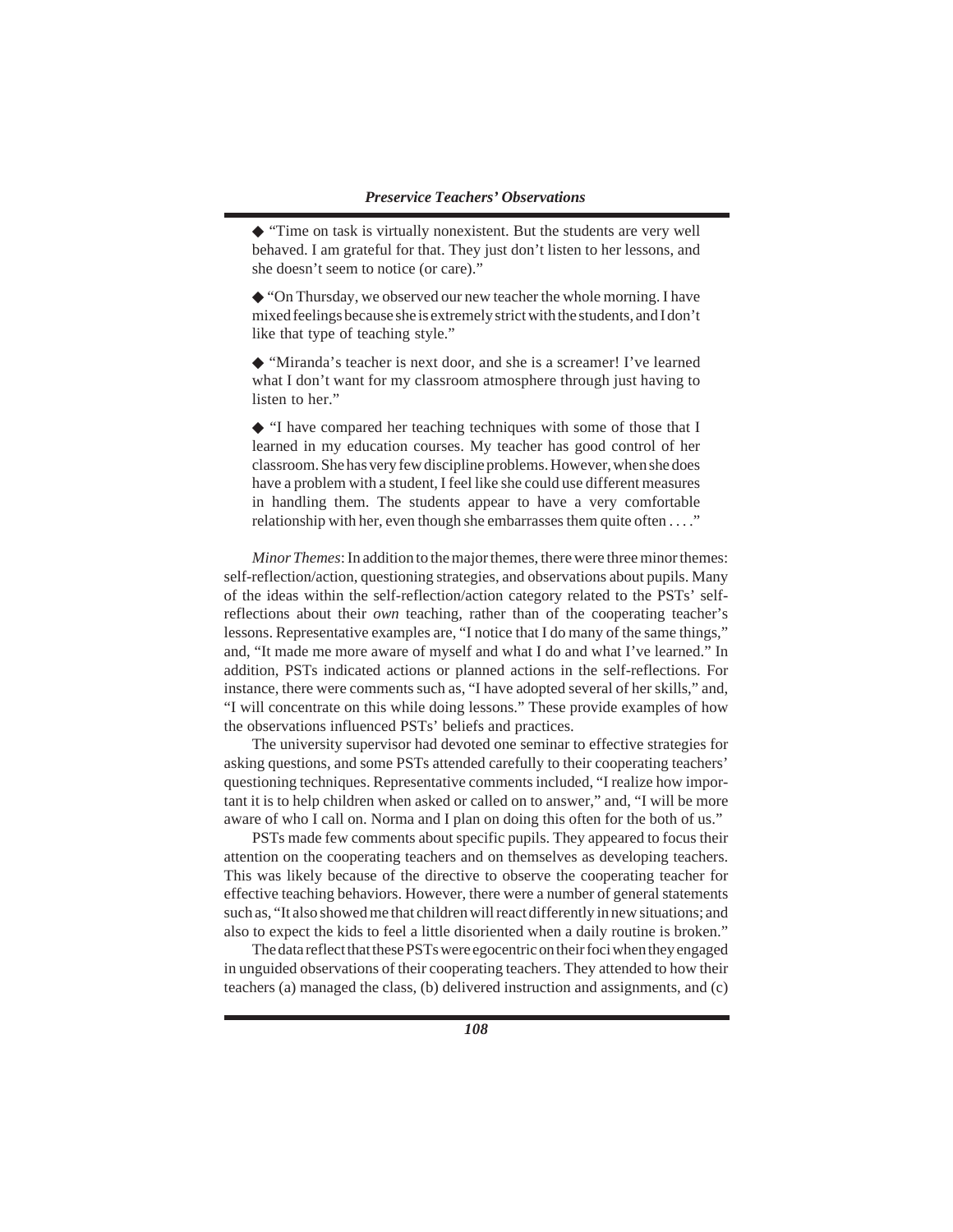used questioning strategies. The PSTs made general statements about the effectiveness of teachers' methods. In addition, they considered how they could develop and integrate the methods utilized by the cooperating teachers. Learning to use teacher behaviors, control pupils' behaviors, and keep the class quiet emerged as the foci of PSTs' reflections.

PSTs' journal reflections relating to the experience of observing their cooperating teachers overwhelmingly focused on how helpful the experiences were. The nature of these reflections took the form of accolades on how much they were learning about specific teaching techniques and classroom management. Representative comments were, "I really learned a lot by observing her"; "I will be able to use many of this teacher's techniques in the future after observing and utilizing them in this classroom"; "Every time I watch her teach a lesson, I learn something new and creative to work into my lesson"; and "I cannot get over how much I am learning." They also reported how they enjoyed the observations, for example, "I enjoyed watching her work," and "It was very interesting . . . . I enjoyed watching her." Because we did not ask PSTs to reflect on the experience of observing but to reflect on *what* they were observing, it is understandable that their journals focused more on actions, rather than reflecting on the experience. However, one response did indicate further reflection. The PST wrote that teacher observations are "very important and more time needs to be set aside for it."

#### *Observing Peers*

Data on PSTs' responses to observing their peers and their peers observing them, research question two, came from two sources—dialogue journals and data forms.

*Dialogue Journals*: In their weekly journal entries, PSTs named a variety of benefits from the targeted observations of peers. However, the number of comments about observing peers was less than one-third of those about observing cooperating teachers. The PSTs may have believed the comments recorded on the data forms made it unnecessary for further discussion of the peer observations in their journals. The themes identified from the dialogue journal data about peer observations included (a) praise for the experience, (b) specific pedagogical learning, and (c) specific management skills learned.

*Praise for experience***.** There were numerous comments praising the experience of observing peers. One PST wrote, "Peer coaching this week was a wonderful experience for me because I knew that while I watched Linda teach, I was not just listening to her teach, but helping her to evaluate her lesson, which was superb!" Another said, "I really like this type of observation and find it more valuable; I can get what I personally need to find in classrooms and peers in a much freer way than our traditional method."

*Pedagogical learning***.** Another theme within the peer observation data was about specific pedagogical learning. These data provide evidence of the careful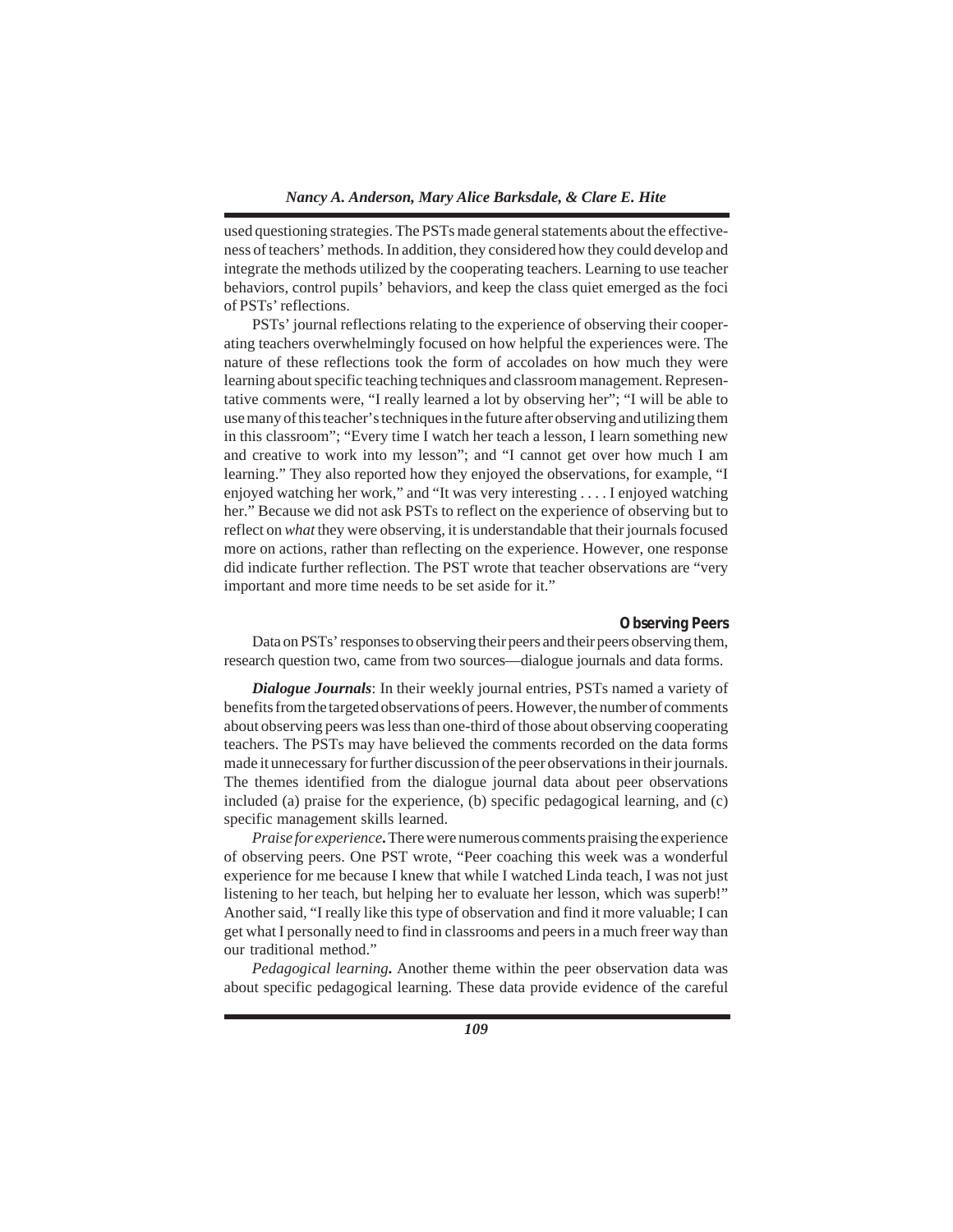observation of specific teaching methods in the peer observations. "I observed my peer during an English lesson. She is very good with her questioning skills. I paid close attention to how she enabled the children to answer successfully. She also gave them plenty of time to come up with the answer." These PSTs reflected on what they observed and made related changes in their own teaching. One PST reflected,

Sheila had targeted gender responses for me to tally. Halfway through the lesson, I found out that she had called on twice as many boys as girls. This is something I had heard, but not really believed. By the end of the lesson, the ratio was almost even. My peer had realized the lopsided ratio in the middle of her lesson and she evened it up. I learned to pay close attention to who you call on, not just the boys. It goes further than that. You can't call on those who always know the answer. It is helping no one.

*Management skills learned*. In accord with observations of the cooperating teachers, the PSTs attended to specific classroom-management techniques, and there is evidence they learned from what they observed: "By watching Janet, I learned how sometimes just a movement of your hand can help stop misbehavior before it begins." Likewise, they noted areas such as confidence and enthusiasm as being important.

A few of the PSTs wrote about the logistics of the observations and revealed that, as the semester progressed, some of the dyads were attending to each other's teaching and providing feedback on a daily basis instead of just during the required weekly session. This is an extremely powerful finding, and it lends a great deal of credence to the value of peer coaching in early field experiences. An example follows: "Usually we will take a few notes every day just to let each other know what we thought of the other's lesson," and "Sarah and I give feedback daily, and I think it is to both of our benefits. We usually talk over lunch."

This source of data on peer observations provided evidence that the project was successful in many ways. The PSTs indicated that peer observations led to learning specific pedagogical methods as well as specific management skills. Statements about the logistics indicated that they easily arranged for the weekly sessions, and several of the dyads independently expanded their weekly observations to provide daily feedback.

*Data Forms*: Unlike the dialogue journals that provided a forum for spontaneous remarks about observing both cooperating teachers and peers, the data forms required responses to structured questions pertaining only to the logistics and value of peer observations. For the first two questions on the data forms, "What helpful suggestions did you provide for your peer's lesson plan?" and, "What advice did you give your peer?" we refer the reader to the article by Anderson & Radencich (2001) for a thorough discussion of the feedback provided in this early field experience.

The focus of this article is the third question of the data forms, "What did you learn from this session that you can apply in your future lessons?" The value of this information is documented in Showers and Joyce's (1996) revised model of peer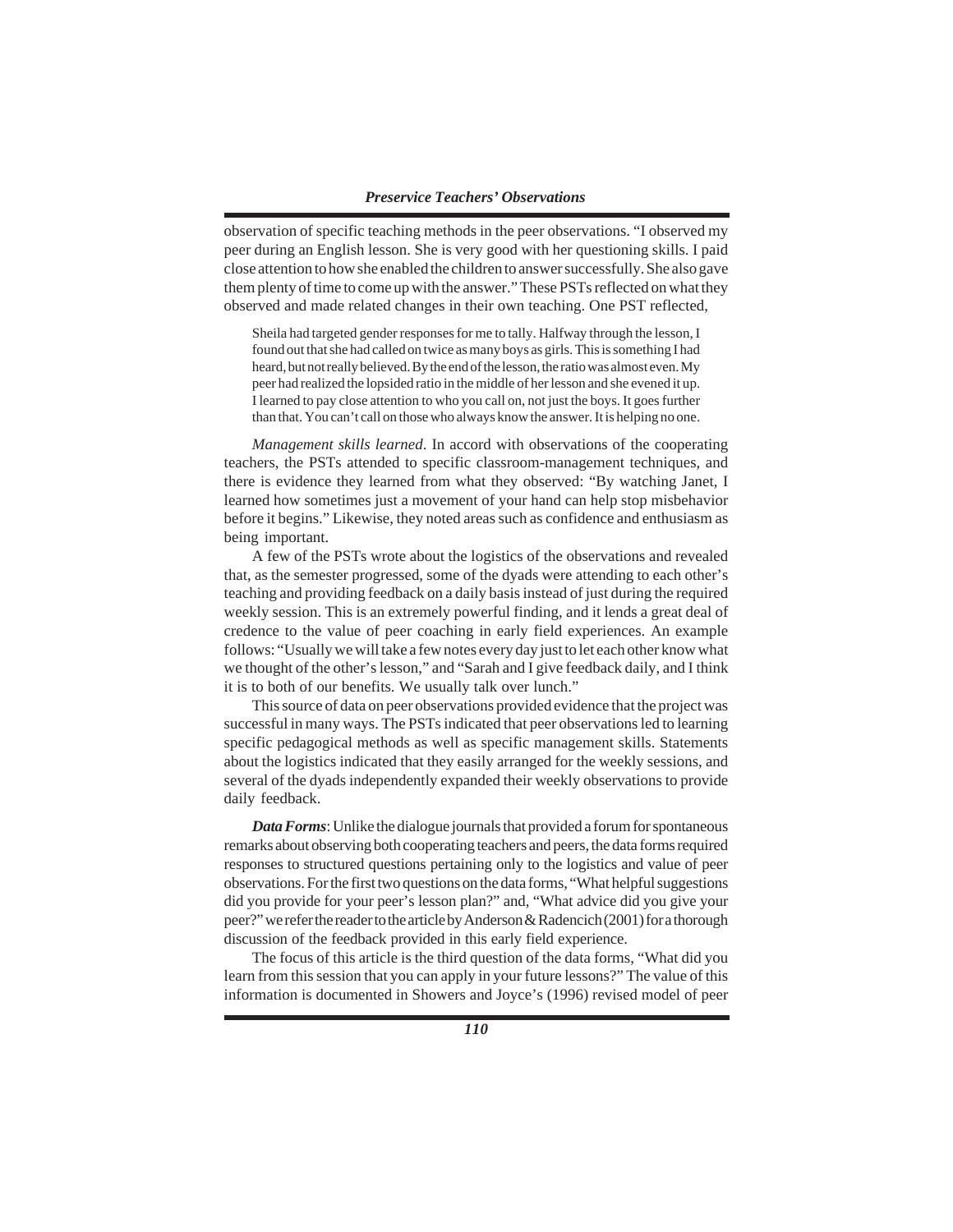coaching, in which the observer notes what he or she has learned, not simply emphasizing a specific focus for observation as in their earlier model.

PSTs attached to each data form the observation data they had collected. By far, the most commonly used method was anecdotal recordings, and an example appears in Box 1. An unexpected finding was that the PSTs spontaneously employed six of the seven methods of recording data identified by Mills (1980), including tallying, listing, coding, verbatim recording, anecdotal recording, and combined techniques. The only method proposed by Mills that they did not use was "timing," a highly structured method in which a watch is used to determine the exact times at which certain behaviors or events occurred. PSTs also used methods beyond those identified by Mills and recorded data using questions and answers (see Box 2), schematics, and checklists devised for a specific purpose (e.g., recording the number of responses each pupil made during a class discussion).

The behaviors identified by the presenters for peer observations, our third research question, were of particular interest. Targeted behaviors included general classroom discipline/management ( $N=47$ ); pupils' engagement in the task ( $N=31$ ); presentation of the lesson (*N* = 28); flow, sequence, and pacing (*N* = 19); questioning strategies ( $N = 18$ ); and use of praise ( $N = 11$ ). The university supervisor reported that these behaviors were also the focus of much of the feedback she gave the PSTs after her observations.

In addition to collecting data as requested by peer teachers, peer observers also answered questions on the data forms. Observers responded to, "What did you learn from this session that you can apply in your future lessons?" We grouped responses in five categories that closely matched the themes identified from the dialogue journals.

1. *Classroom discipline/management* (e.g., "I felt that watching her practice 'withitness' while teaching was helpful.")

# **Box 1**

Preservice teacher's anecdotal notes on a peer's manuscript handwriting lesson

- ◆ Reminded students to sit in handwriting position
- ◆ Clear directions for beginning & materials needed
- ◆ Reviewed rule for capitalizing proper nouns (names)
- ◆ Very specific on letter height & spacing
- $\blacklozenge$  Involved students in choosing the # of each letter (this helped class management)
- $\blacklozenge$  Circulated while students were writing  $\&$  corrected formations immediately
- ◆ Good explanation of lowercase g's tail
- ◆ Self corrected in front of students, helped the class to see mistakes are OK
- ◆ Allowed quiet interaction during writing, quieted group for instruction
- ◆ Reminded students where the letters sit on the paper (the red line)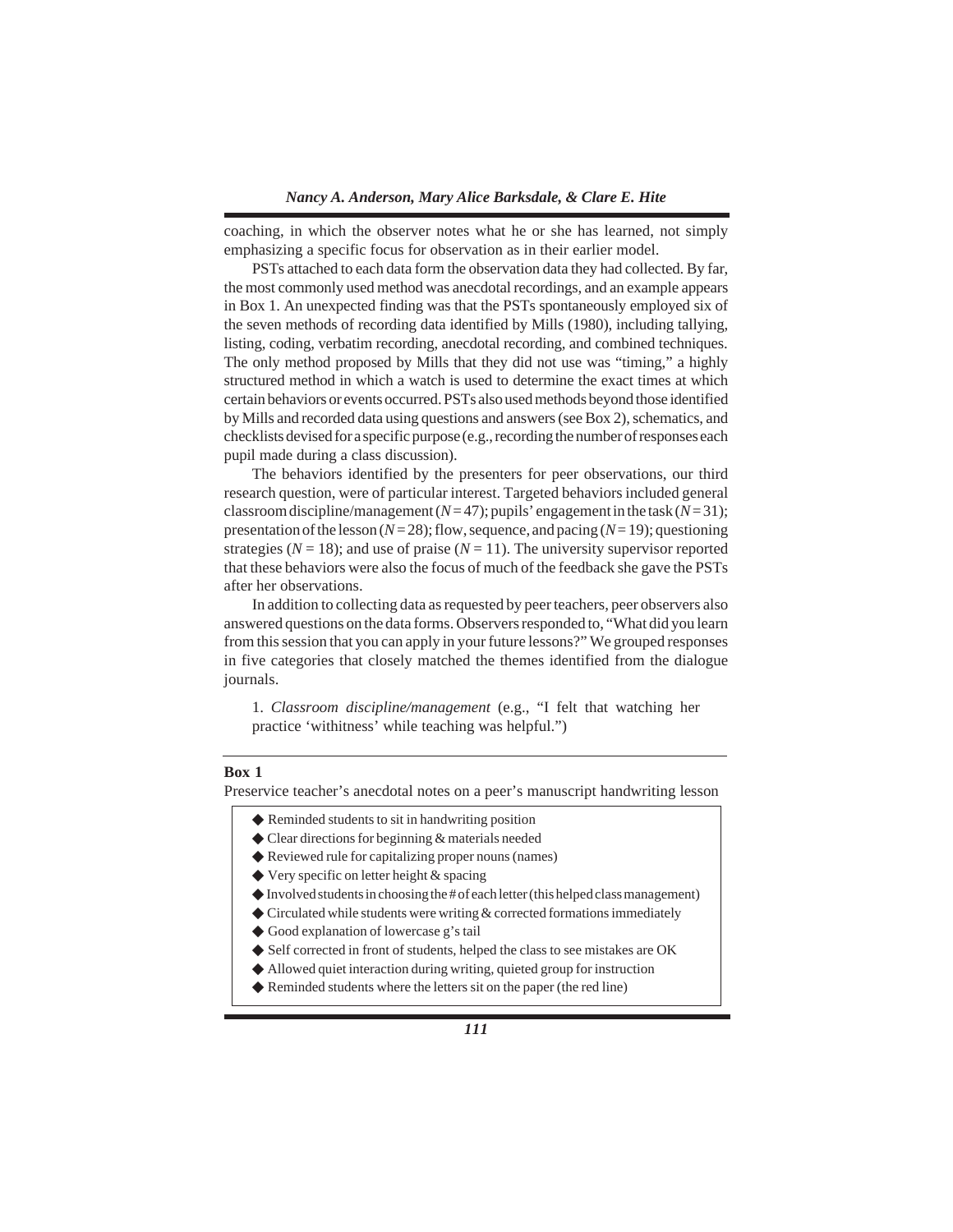2. *Specific pedagogical suggestions* related either to the teaching process (e.g., "Being prepared is vital") or to the content of instruction (e.g., "I confirmed the power of stories to captivate children"). Within the latter subcategory, the most frequently occurring comments related to questioning strategies.

3. *Nonspecific learning* (e.g., "I got to actually observe her good teaching techniques.")

4. *Self-reflection or plans for personal action* resulting from the observation (e.g., "I will make myself conscious to show good examples.")

5. *The process of observing* (e.g., "I learned to be more comfortable about sharing my ideas and giving advice.")

Comments on the observers' data forms were primarily general; however, most contained some information on classroom management. Similarly, there was a strong tendency toward management issues within the actual data the PSTs collected, particularly in the anecdotal recordings. Commonly, the observers included notes on management that were in addition to, or instead of, the data requested by the peer teacher. It appears that they believed this information was significant and worthy of comment. The university supervisor's observation notes always contained feedback on classroom management, which ranged from being the primary focus of the feedback to a single comment such as, "Your management

## **Box 2**

Preservice teacher's data using a question/answer format for a targeted observation of her peer's questioning strategies

| 1. | Did I provide good think time?<br>Yes, they were given a few minutes to answer the question on their paper.                                                                                                             |
|----|-------------------------------------------------------------------------------------------------------------------------------------------------------------------------------------------------------------------------|
| 2. | Did I ask the question first before calling on a student?<br>Yes, good job!                                                                                                                                             |
| 3. | Did I ask only one question at a time?<br>Very good, very specific questions                                                                                                                                            |
| 4. | Did I probe or give hints in order to get a good answer from a student who is<br>having difficulty?<br>Excellent! "Try to think about it Justin."<br>Gave Juan hints so he could answer. See, you waited & he answered! |
| 5. | Did I provide good feedback for correct or incorrect answers?<br>Yes, asked them to explain/spell word<br>Specific praise: "You kept on task."<br>General praise: "Very good."                                          |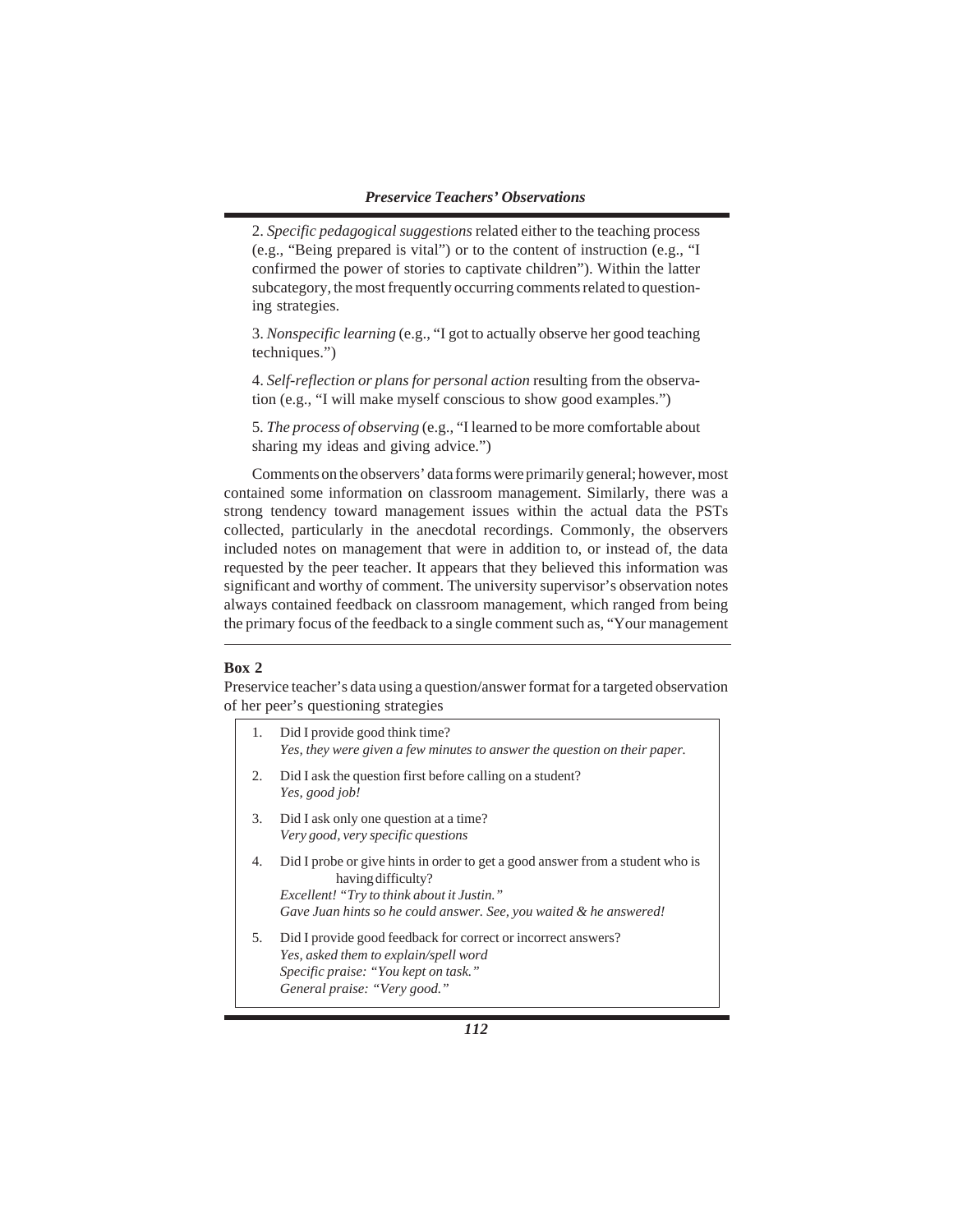skills were excellent today!" Cooperating teachers also reported giving frequent feedback on management, and it appears the PSTs modeled their feedback after that of the supervisor's and teachers'—whether or not their peer asked for such feedback.

# **Discussion**

# *Limitations of the Study*

The first author served as the university supervisor of the field experience, and she read and responded weekly to the participants' dialogue journals from which we obtained much of the data. Any words of praise for the experience might have been to please the university supervisor. Additionally, we acknowledge the challenges, limitations, and presumptuousness of describing others' behaviors, and representing others' points of view and realities mediated through our own experiences and perceptions. Therefore, we cannot generalize our conclusions to other teaching contexts or PSTs because each teaching context is unique.

#### *Significant Findings*

These findings revealed that participants in this study perceived the experience of observing both cooperating teachers and peers—our fourth research question—to be both beneficial and enjoyable, as detailed in the preceding sections on *Positive Influence* (under *Observing Teachers)* and *Praise for Experience* (under *Observing Peers)*.

Though some studies have revealed preservice teachers' dismay at cooperating teachers' undesirable behaviors (e.g., McDevitt, 1996), with few exceptions this was not the case in this study. Perhaps this was because we told the PSTs to "note effective techniques used by your cooperating teacher and discuss them in your weekly dialogue journal entries." They may have believed this prohibited them from mentioning what they considered ineffective behaviors.

The few negative comments about cooperating teachers addressed both teaching styles and classroom management techniques. However, in at least one case, the situation improved as the semester progressed. After the first week, one PST wrote, "Time on task is virtually nonexistent . . . . [Pupils] just don't listen to her lessons, and she doesn't seem to notice (or care)." However, six weeks into the experience, this same PST reflected, "I saw how well the class pays attention. She gave a lot of positive feedback on behavior. She also stuck to her word with warnings and card pulling. The children respect her for this."

These PSTs often commented on their learning in generalities such as, "I learned to use more praise." When they were specific, their comments most often related to pedagogy or classroom management, areas that continue to be critical for novice teachers (Hollingsworth, 1994; Kagan & Tippins, 1991).

All the PSTs had positive comments about their professional growth from the observations. In some cases, PSTs learned that while developing advice for a peer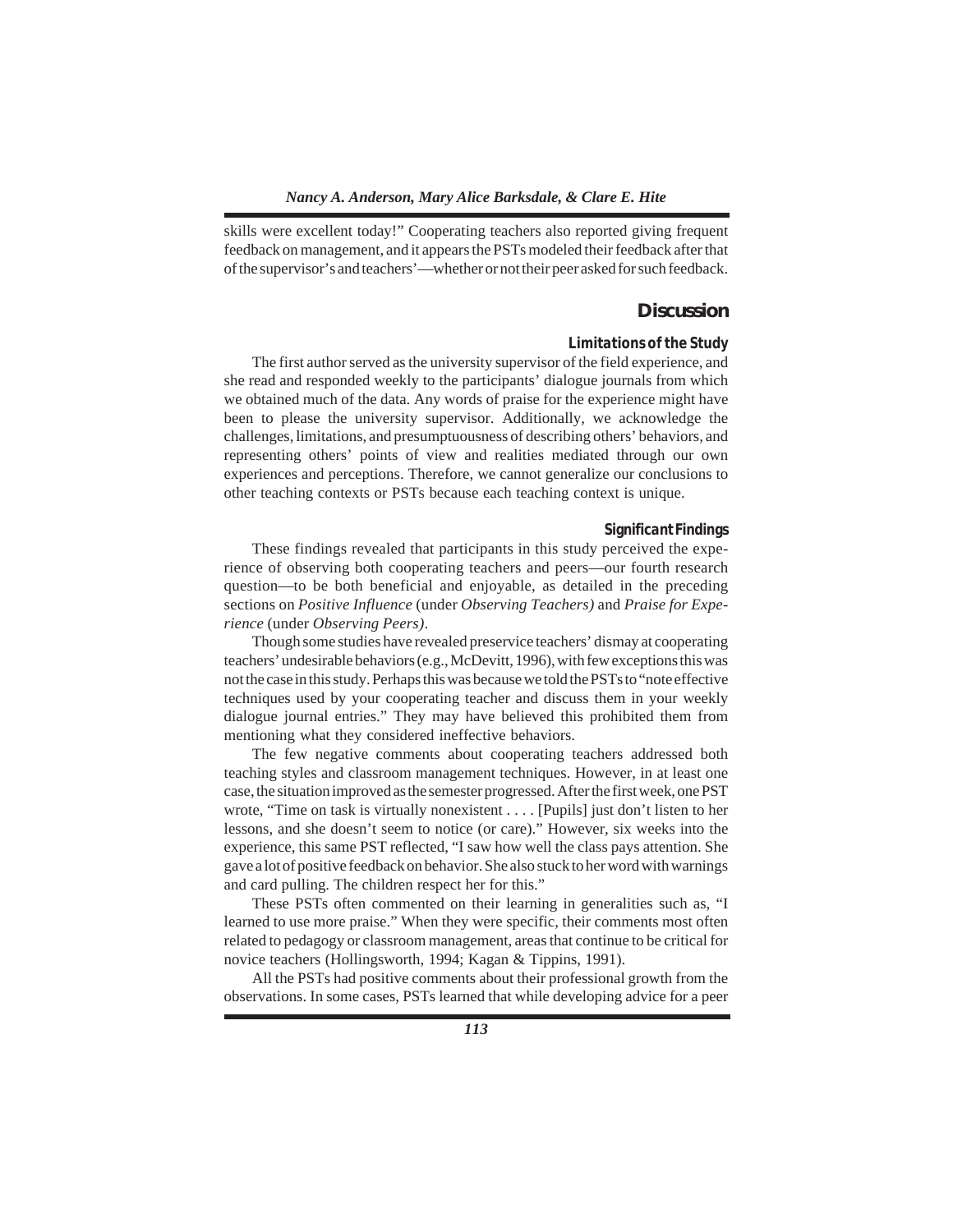on specific problems, they could begin to solve their own teaching problems or think of ways to overcome their bad habits. One PST wrote, "As I focused on one or more aspects of Lydia's lesson, it caused me to reflect on my own style of class management," and from another, "It really helps me see things and want to correct my own mistakes that are similar." Another PST commented on her peer's improvement when she wrote, "Nell did a wonderful job. She had been calling on the majority of boys on a certain side of the room. I brought this to her attention one day, and since that day, she has concentrated on changing for the better."

Results of this study suggest that these PSTs are operating at Level 2 of Fuller's (1974) Continuum of Concerns in teacher development (concern for survival and self) or Level 3 (concern for what and how they teach). We recognize that, since Fuller's pioneering work in teacher development, some writers have substantiated her findings (Moore, 2003; Runyan, White, Hazel, & Hedges, 1999; Kromrey & Wynn, 1999; Sandlin, Young, & Karge, 1998), while others have found different patterns of development (Pigge & Marso, 1987). Kagan (1992) revised the model so that beginning teachers' focus on self is a positive and necessary stage where their self-image is adapted and reconstructed. Thus, we believe these PSTs were operating at an appropriate level because they were in the second of three required internships.

Differences in views of teacher development may stem from personal, program, and context variations. For example, Sandlin, Young, and Karge (1998) compared the development of traditionally prepared teachers with those in alternative preparation, finding differences in the rate at which they moved through the concerns, although demonstrating the same concerns. A constructivist education program may affect the development of its teachers differently than would a more traditional program. In addition, a program that emphasizes reflection may accelerate teacher development, as suggested by Bullough (1990). Also, preservice teachers of traditional age, such as in our study, may develop differently than more mature students, such as those in Pigge and Marso's (1987) and Guillaume and Rudney's (2000) investigations.

We did not design our study to assess the effects of guided and unguided observations on the teaching beliefs and practices of these preservice teachers. However, we plan future investigation of this question through use of self-report data and through triangulation with cooperating teachers' and supervisors' viewpoints.

#### *Conclusions*

The combination of guided observations of peers and unguided observations of cooperating teachers during an early field experience had great value for these preservice teachers. We posit that training in guided observation techniques may provide a foundation that could make this experience profitable for future teachers. Because the preservice teachers valued the peer-observation experience, we hope it will lead them to seek additional observation opportunities as inservice teachers.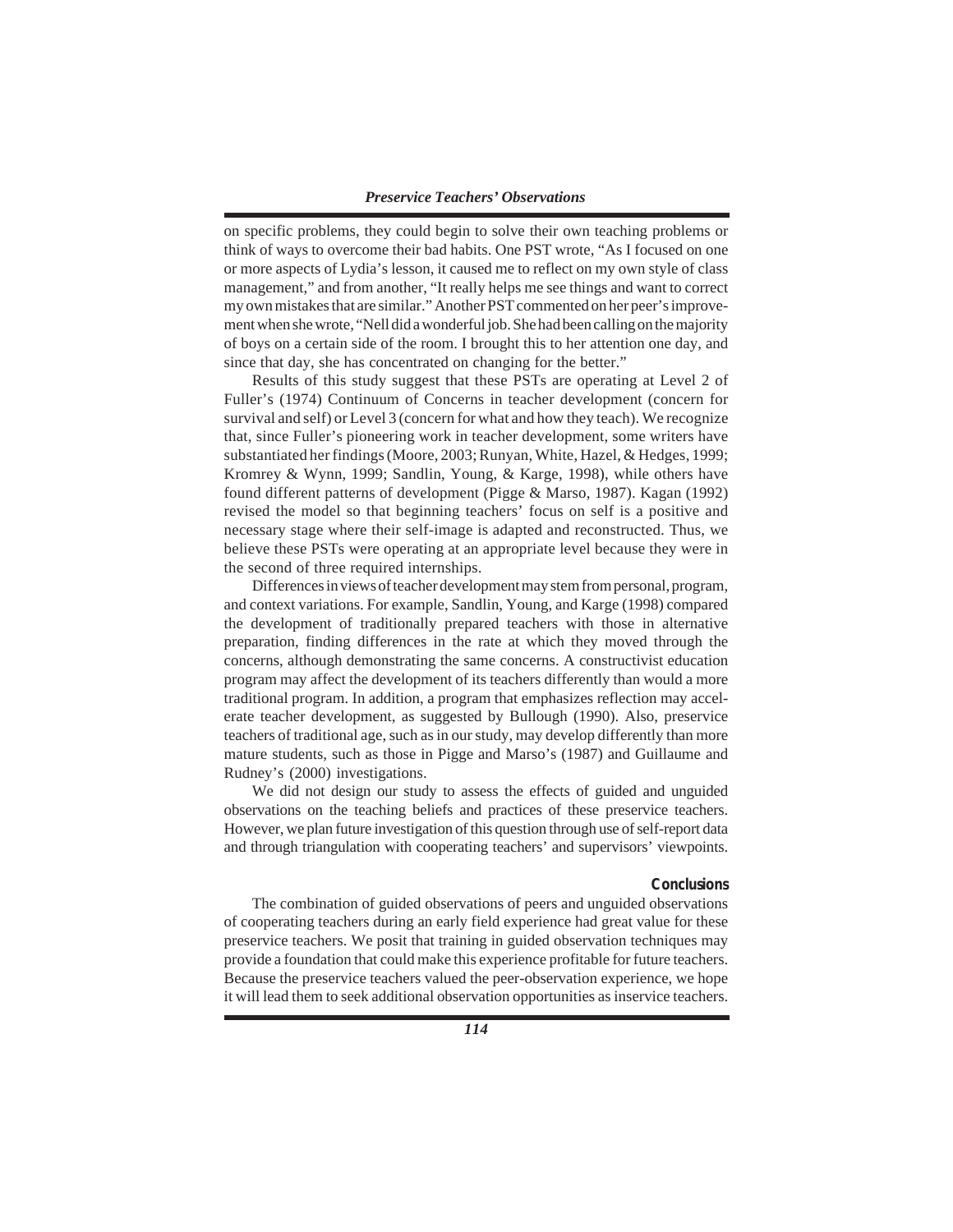We also hope they will remember the reflectivity and cooperation modeled through this experience and that they view it as critical to successful teaching careers.

## **References**

- Ackland, R. (1991). A review of the peer coaching literature. *Journal of Staff Development, 12*(1), 22-27.
- Artzt, A. F., & Armour-Thomas, E. (2002). *Becoming a reflective mathematics teacher: A guide for observations and self-assessment. Studies in mathematical thinking and learning series.* Mahwah, NJ: Lawrence Erlbaum.
- Anderson, N. A. (1998). Providing feedback to preservice teachers of reading in field settings. *Reading Research and Instruction, 37,* 123-136.
- Anderson, N. A., Caswell, I. J., & Hayes, M. E. (1994). Using peer coaching to provide additional feedback to preservice teachers of reading in an early field experience. In E. G. Sturtevant & W. M. Linek (Eds.), *Pathways for literacy: Learners teach and teachers learn* (pp. 211-221). College Reading Association.
- Anderson, N. A., & Radencich, M. C. (2001). The value of feedback in an early field experience: Peer, teacher, and supervisor coaching. *Action in Teacher Education, 23,* 66-74.
- Barrett, K. R., Allison, P. C., & Bell, R. (1987). What preservice physical education teachers see in an unguided field experience: A follow-up study. *Journal of Teaching in Physical Education, 7,* 12-21.
- Bell, R., Barrett, K. R., & Allison, P. C. (1985). What preservice physical education teachers see in an unguided, early field experience. *Journal of Teaching in Physical Education, 4,* 81-90.
- Ben-Peretz, M., & Rumney, S. (1991). Professional thinking in guided practice. *Teaching and Teacher Education, 7,* 517-530.
- Bogdan, R. C., & Biklen, S. K., (1998). *Qualitative research for education: An introduction to theory and methods* (3rd ed.). Boston: Allyn & Bacon.
- Bowman, C. L., & McCormick, S. (2000). Comparison of peer coaching versus traditional supervision effects. *The Journal of Educational Research, 93*(4), 256-261.
- Bullough, R. V., Jr. (1990, April). *Personal history and teaching metaphors in preservice teacher education.* Paper presented at the annual meeting of the American Educational Research Association, Boston.
- Dewey, J. (1974). The relation of theory to practice in education. In R. Archambault (Ed.), *John Dewey on education: Selected writings.* Chicago: University of Chicago Press.
- Englert, C. S., & Sugai, G. (1983). Teacher training: Improving trainee performance through peer observation and observation system technology. *Teacher Education and Special Education, 6,* 7-17.
- Flanders, N. (1970). *Analyzing teaching behavior.* Reading, MA: Addison Wesley.
- Florida Coalition for the Development of a Performance Measurement System. (1983)*. Florida Performance Measurement System.* Tallahassee, FL: Bureau of Teacher Education, Florida Department of Education.
- Florio-Ruane, S. (1990). Creating your own case studies: A guide for early field experience. *Teacher Education Quarterly, 17*(1), 29-41.
- Fuller, F. F. (1974). A conceptual framework for a personalized teacher education program. *American Educational Research Journal, 13*(2), 112-122.
- Guillaume, A.M. & Rudney, G. L. (2000). Student teachers' growth toward independence: An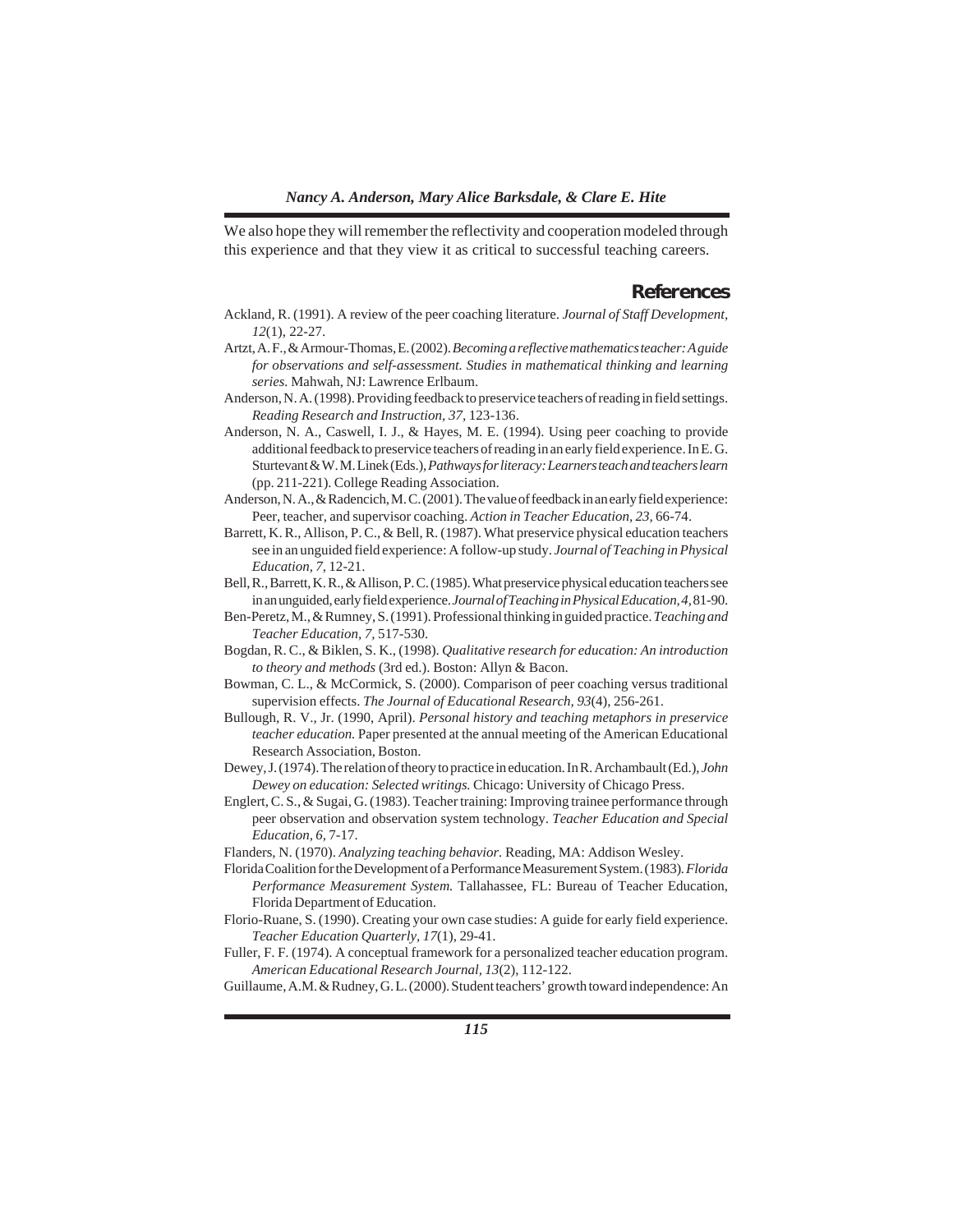- analysis of their changing concerns. *Teaching and Teacher Education, 9*(1), 65-80. Guyton, E., & McIntyre, D. J. (1990). Student teaching and school experiences. In W.R.
- Houston (Ed.), *Handbook of research on teacher education*. New York: Macmillan. Hasbrouck, J. E. (1997). Mediated peer coaching for training preservice teachers. *The Journal of Special Education, 31*(2), 251-271.
- Hollingsworth, S. (1994). *Teacher research and urban literacy education: Lessons and conversations in a feminist key.* New York: Teachers College Press.
- Hudson, P., Miller, S., Salzburg, C., & Morgan, R. (1994). The role of peer coaching in teacher education programs. *Teacher Education and Special Education, 17*, 224-235.
- Hycner, R. H. (1985). Some guidelines for the phenomenological analysis of interview data. *Human Studies, 8,* 279-303.
- Joyce, B., & Showers, B. (1980). Improving inservice training: The messages of research. *Educational Leadership, 37,* 379-385.
- Joyce, B., & Showers, B. (1982). The coaching of teaching. *Educational Leadership, 40*, 4-10.
- Joyce, B., & Showers, B. (1985). *Student achievement through staff development: Fundamentals of school renewal* (2nd ed.). White Plains, NY: Longman.
- Kagan, D. (1992). Professional growth among preservice and beginning teachers. *Review of Educational Research, 62*(2), 129-169.
- Kagan, D., & Tippins, D. (1991). How teachers' classroom cases express their pedagogical beliefs. *Journal of Teacher Education, 42*(4), 281-291.
- Kromrey, J. & Wynn, M. J. (1999). Paired peer placement with peer coaching in early field experiences: Results of a four-year study. *Teacher Education Quarterly, 26*(1), 21-38.
- Kurtts, S. A. (1997). *Peer coaching and the development of reflective practice in preservice teachers.* Paper presented at the annual conference of the Eastern Educational Research Association, Hilton Head, SC.
- Kurtts, S. A., & Levin, B. B. (2000). Using peer coaching with preservice teachers to develop reflective practice and collegial support. *Teaching Education, 11*(3), 297-310.
- Lam, S. F. (2001). Educators' opinions on classroom observation as a practice of staff development and appraisal. *Teaching and Teacher Education, 17,* 161-173.
- Lignuris/Kraft, B., & Marchand-Martella, N. (1993). Evaluation of preservice teachers' interactive teaching skills in a direct instruction practicum using student teachers as supervisors. *Teacher Education and Special Education, 16,* 309-318.
- Mallette, B., Maheady, L., & Harper, G. F. (1999). The effects of reciprocal peer coaching on preservice general educators' instruction of students with special learning needs. *Teacher Education and Special Education, 22*(4), 201-216.
- McAllister, E. A., & Neubert, G. A. (1995). *New teachers helping new teachers: Preservice peer coaching.* Bloomington, IN: EDINFO Press.
- McDevitt, M. A. (1996). A virtual view: Classroom observations at a distance. *Journal of Teacher Education, 47,* 191-195.
- McIntyre, D., Byrd, D., & Foxx, S. (1996). Field and laboratory experiences. In J. Sikula, T. Buttery, & E. Guyton, (Eds.) *Handbook of research on teacher education* (pp. 171-193). New York: Macmillan.
- Miller, S. P., Harris, C., & Watanabe, A. (1991). Professional coaching: A method for increasing effective and decreasing ineffective teacher behaviors. *Teacher Education and Special Education, 14,* 183-191*.*
- Miller, S. P. (1994). Peer coaching within an early childhood interdisciplinary setting.